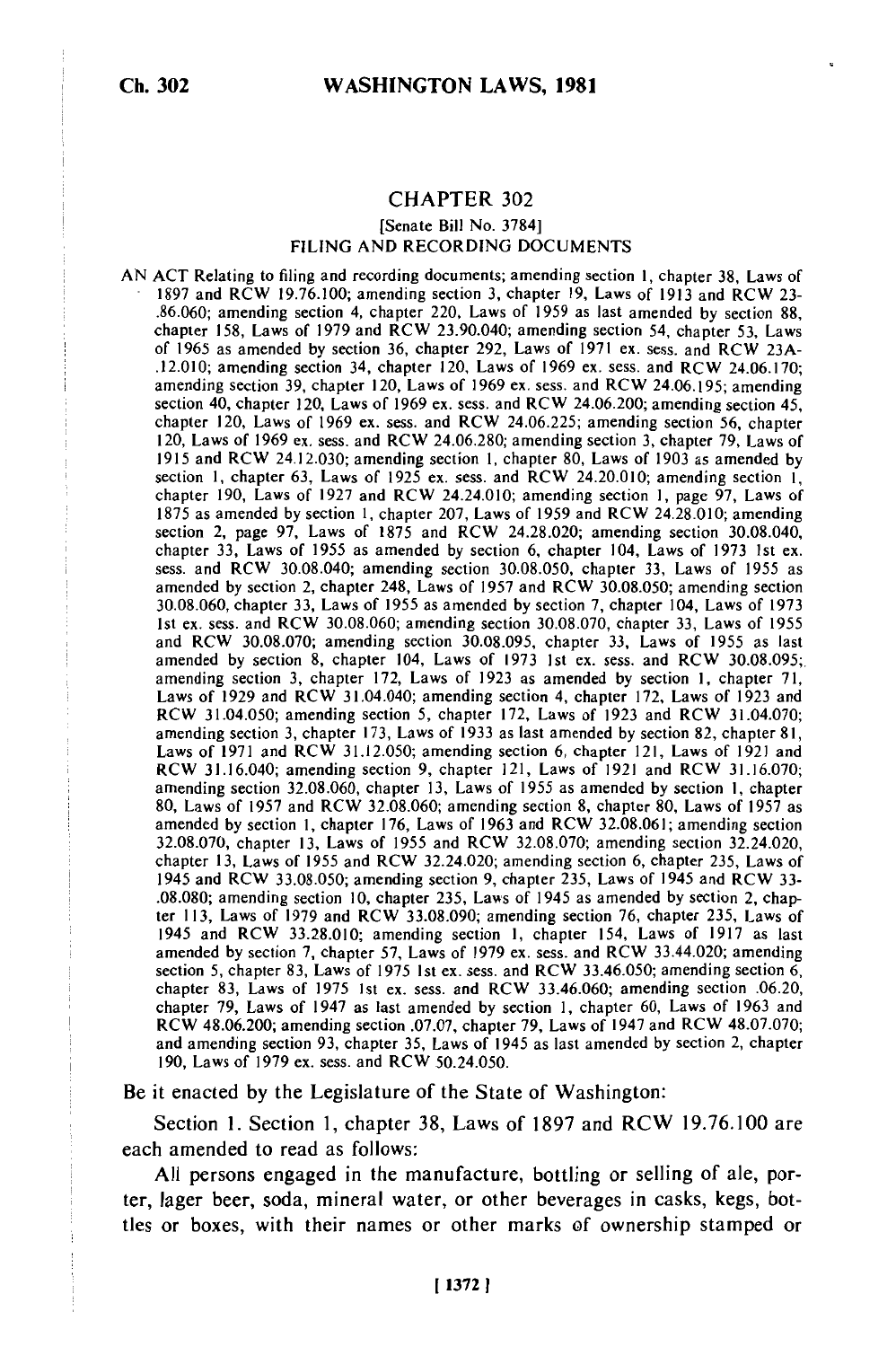marked thereon, may file in the office of the secretary of state( $\frac{1}{2}$  and  $\frac{1}{2}$  and  $\frac{1}{2}$  in the office of the auditor of the county in which such articles are manufaeturn of the contract of the contract of the contract of the contract of the contract of the contract of the contra<br>turned that the contract of the contract of the contract of the contract of the contract of the contract of and cause the same to be printed for six successive weeks in a weekly newspaper, printed in the English language, in counties where no daily newspaper is printed or published; and in counties where a daily newspaper is printed and published, the same shall be published in a daily newspaper of general circulation, printed in the English language, six times a week for six successive weeks, in counties where such articles are manufactured, bottled or sold.

Sec. 2. Section 3, chapter 19, Laws of 1913 and RCW 23.86.060 are each amended to read as follows:

The original articles of associations organized under this chapter or a true copy thereof verified to be such by the affidavits of two of the signers thereof, shall be filed with the secretary of state $(($ . Whenever a certified **copy** of the same accompanied by a certificate of the secretary of state showing that the same has been filed in his office, is filed with the county auditor of the county in which is located the principal place of business of said association)), at which time the said association shall be deemed to be legally organized.

Sec. 3. Section 4, chapter 220, Laws of 1959 as last amended by section 88, chapter 158, Laws of 1979 and RCW 23.90.040 are each amended to read as follows:

(1) Any Massachusetts trust desiring to do business in this state shall file with the secretary of state a verified copy of the trust instrument creating such a trust and any amendment thereto, the assumed business name, if any, and the names and addresses of its trustees((; and it shall also file true copies of the foregoing with the county auditor in the county in which it has **its principal place of business in this state, and also in any county in which** it owns any real property)).

(2) Any person dealing with such Massachusetts trust shall be bound by the terms and conditions of the trust instrument and any amendments thereto so filed.

(3) Any Massachusetts trust created under this chapter or entering this state pursuant thereto shall pay such taxes and fees as are imposed by the laws, ordinances, and resolutions of the state of Washington and any counties and municipalities thereof on domestic and foreign corporations, respectively, on an identical basis therewith. In computing such taxes and fees, the shares of beneficial interest of such a trust shall have the character for tax purposes of shares of stock in private corporations.

(4) Any Massachusetts trust shall be subject to such applicable provisions of law, now or hereafter enacted, with respect to domestic and foreign corporations, respectively, as relate to the issuance of securities, filing of required statements or reports, service of process, general grants of power to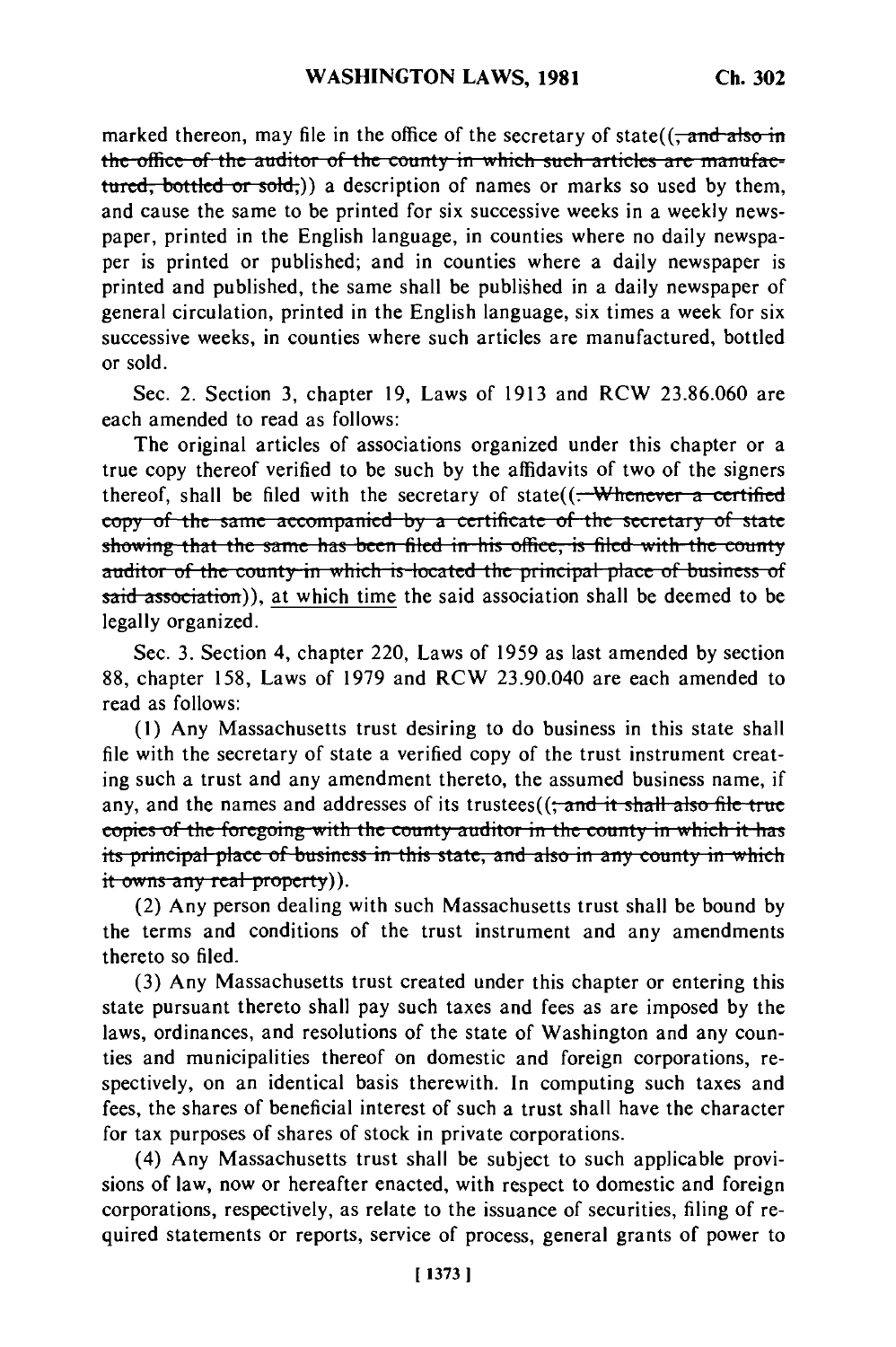act, right to sue and be sued, limitation of individual liability of shareholders, rights to acquire, mortgage, sell, lease, operate and otherwise to deal in real and personal property, and other applicable rights and duties existing under the common law and statutes of this state in a manner similar to those applicable to domestic and foreign corporations.

(5) The secretary of state, director of licensing, and the department of revenue of the state of Washington( $\frac{1}{2}$  and the several county auditors in which any such Massachusetts trust shall have its principal place of business or own any real property)) are each authorized and directed to prescribe binding rules and regulations applicable to said Massachusetts trusts consistent with this chapter.

Sec. 4. Section 54, chapter 53, Laws of 1965 as amended by section 36, chapter 292, Laws of 1971 ex. sess. and RCW 23A.12.010 are each amended to read as follows:

One or more persons of the age of eighteen years, or more, or a domestic or foreign corporation, may act as incorporator or incorporators of a corporation by signing and delivering in ((triplicate)) duplicate to the secretary of state articles of incorporation for such corporation.

Sec. 5. Section 34, chapter 120, Laws of 1969 ex. sess. and RCW 24- .06.170 are each amended to read as follows:

((Triplicate)) Duplicate originals of the articles of incorporation shall be delivered to the secretary of state. If the secretary of state finds that the articles of incorporation conform to law, he or she shall, when all fees have been paid as in this chapter prescribed:

(1) Endorse on each of such originals the word "filed" and the month, day, and year of the filing thereof.

(2) File one of such originals in his or her office.

(3) Issue a certificate of incorporation to which he or she shall affix one of such originals.

The certificate of incorporation together with the original of the articles The certificate of incorporation together with the original of the articles<br>of incorporation affixed thereto by the secretary of state ((and the other reof incorporation affixed thereto by the secretary of state ((and the other representing or their represenmaining original)) shall be returned to the incorporators or their representatives((<del>. The third remaining original shall then be filed in the office of the</del> **county auditor of the county in which the registered office is situated or in such other office as may be designated in a charter county for the filing of** articles of incorporation. The original affixed to the certificate of incorporation)) and shall be retained by the corporation.

Sec. 6. Section 39, chapter 120, Laws of 1969 ex. sess. and RCW 24- .06.195 are each amended to read as follows:

The articles of amendment shall be executed in ((triplicate)) duplicate originals by the corporation by its president or a vice president, and by its secretary or an assistant secretary, and verified by one of the officers signing such articles, and shall set forth:

**Ch. 302**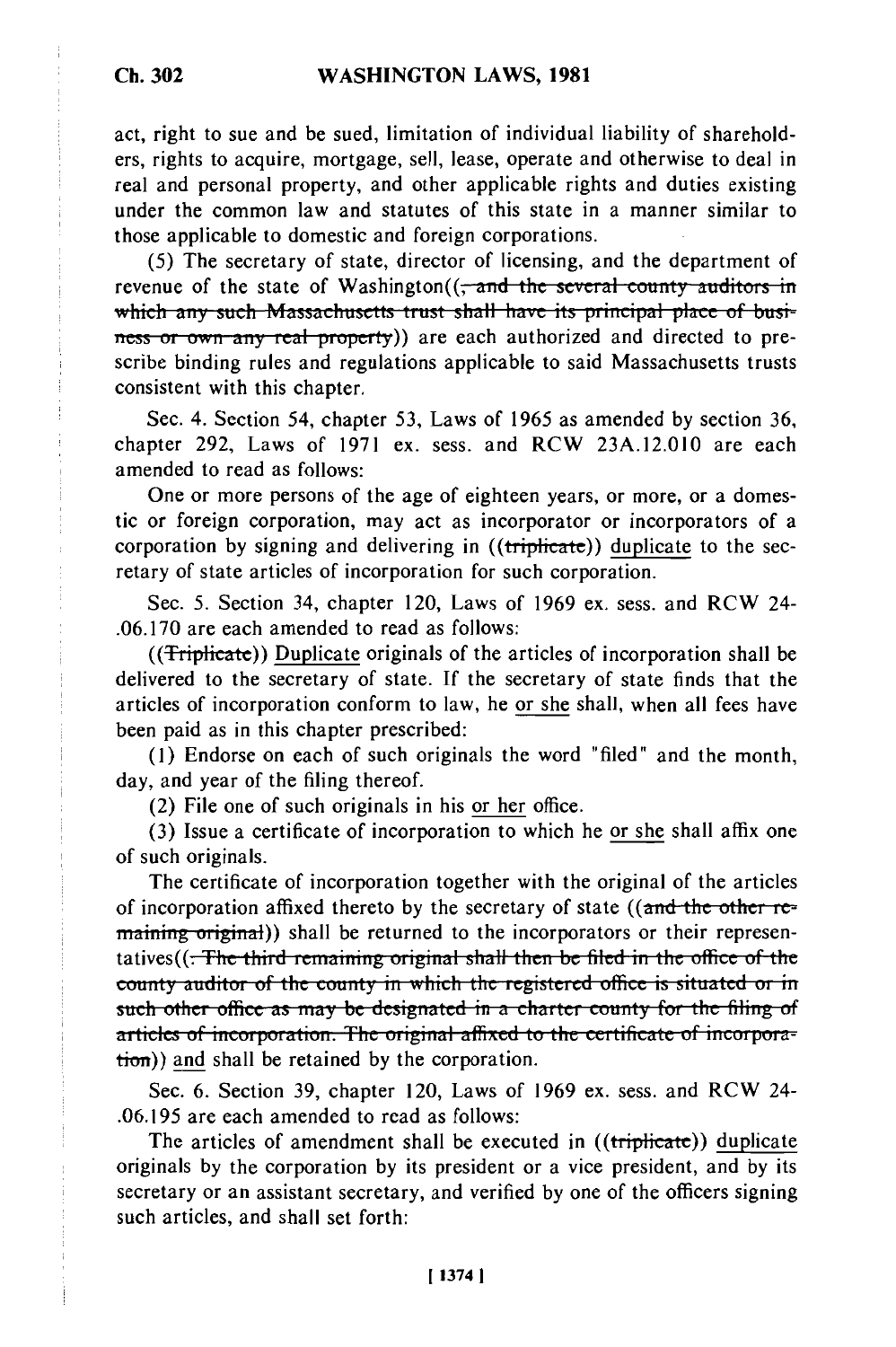**(1) The** name of the corporation.

(2) The amendment so adopted.

(3) A statement setting forth the date of the meeting of members and shareholders at which the amendment was adopted, that a quorum was present at such meeting, and that such amendment received at least twothirds of the votes which members or shareholders of the corporation, and of each class entitled to vote thereon as a class, present at such meeting in person, by mail, or represented by proxy were entitled to cast, or a statement that such amendment was adopted by a consent in writing signed by all members and shareholders entitled to vote with respect thereto.

Sec. 7. Section 40, chapter 120, Laws of 1969 ex. sess. and RCW 24- .06.200 are each amended to read as follows:

((**Triplicate**)) Duplicate originals of the articles of amendment shall be delivered to the secretary of state. If the secretary of state finds that the articles of amendment conform to law, he or she shall, when all fees have been paid as prescribed in this chapter:

(1) Endorse on each of such originals the word "filed", and the month, day and year of the filing thereof.

(2) File one of such originals in his or her office.

(3) Issue a certificate of amendment to which he or she shall affix one of such originals.

The certificate of amendment, together with original of the articles of amendment affixed thereto by the secretary of state ((and the other remaining original)) shall be returned to the corporation or its representa-<br>tive((. The last remaining original shall then be filed in the office of the **county auditor of the county in which the registered office is situated or in such other office as may be designated in a charter county for the filing of** articles of incorporation. The original affixed to the certificate of amend-<br>ment)) and shall be retained by the corporation.

Sec. 8. Section 45, chapter 120, Laws of 1969 ex. sess. and RCW 24- .06.225 are each amended to read as follows:

(1) Upon approval, articles of merger or articles of consolidation shall be executed in ((triplicate)) duplicate originals by each corporation, by its president or a vice president, and by its secretary or an assistant secretary, and verified by one of the officers of each corporation signing such articles, and shall set forth:

(a) The plan of merger or the plan of consolidation;

(b) A statement setting forth the date of the meeting of members or shareholders at which the plan was adopted, that a quorum was present at such meeting, and that such plan received at least two-thirds of the votes which members and shareholders of the corporation and of each class entitled to vote thereon as a class, present at such meeting in person or by mail or represented by proxy were entitled to cast, or a statement that such amendment was adopted by a consent in writing signed by all members;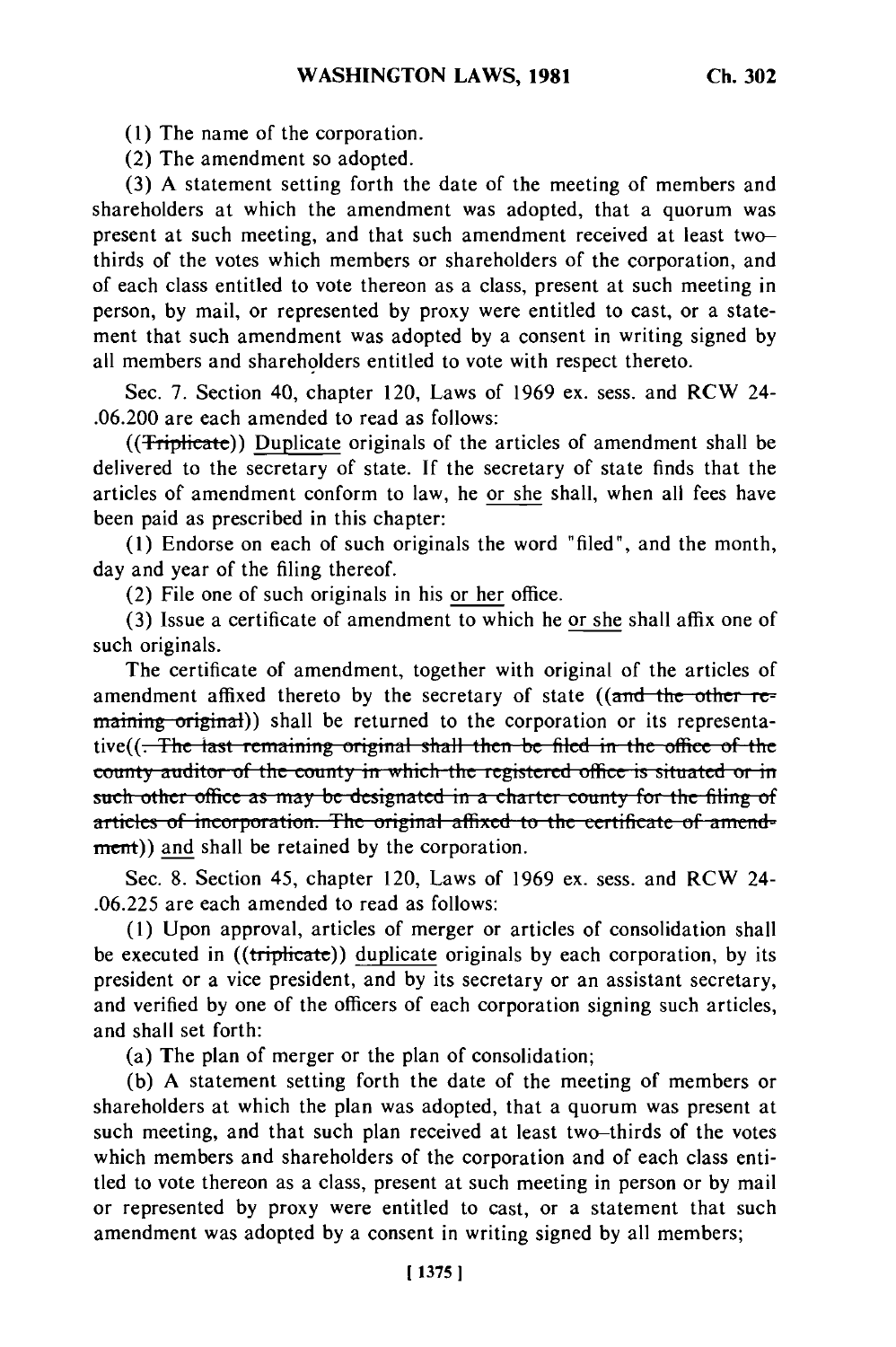(2) ((Triplicate)) Duplicate originals of the articles of merger or articles of consolidation shall be delivered to the secretary of state. **If** the secretary of state finds that such articles conform to law, he or she shall, when all fees have been paid as prescribed in this chapter:

(a) Endorse on each of such originals the word "filed", and the month, day and year of the filing thereof;

(b) File one of such originals in his or her office;

(c) Issue a certificate of merger or a certificate of consolidation to which he or she shall affix one of such originals.

The certificate of merger or certificate of consolidation, together with the original of the articles of merger or articles of consolidation affixed thereto by the secretary of state ((and the other remaining original)) shall be returned to the surviving or new corporation, as the case may be, or its representative((<del>. The remaining original shall be filed in the office of the county auditor of the county in which the registered office is situated or in</del> sounty addition of the county in which the registered office is situated of in<br>such other office as may be designated in a charter county for the filing of such other omce as may be designated in a charter county for the filing of articles of incorporation. The original affixed to the certificate of merger or consolidation)), and shall be retained by the corporation.

Sec. 9. Section 56, chapter 120, Laws of 1969 ex. sess. and RCW 24- .06.280 are each amended to read as follows:

((Triplicate)) Duplicate originals of articles of dissolution shall be delivered to the secretary of state. If the secretary of state finds that such articles of dissolution conform to law, he or she shall, when all fees have been paid as prescribed in this chapter:

(1) Endorse on each of such originals the word "filed", and the month, day and year of the filing thereof.

(2) File one of the originals in his or her office.

(3) Issue a certificate of dissolution which he or she shall affix to one of such originals.

The certificate of dissolution, together with the original of the articles of dissolution affixed thereto by the secretary of state, ((and the other remaining original)) shall be returned to the representative of the dissolved corpo-<br>ration((<del>, who shall file such remaining original in the office of the county</del> auditor of the county in which the registered agent is situated or in such othe, counity ofee as **i-may be Jes...iat..J in** a *h* **te** county **for the** filing u before the state of the state of the other country for the fining to the country for the fining to articles of incorporation. The other original with affixed certificate of disso-<br>hution)) and shall be retained with the corporation minutes.

Upon the issuance of a certificate of dissolution, the corporate existence shall cease, except for the purpose of determining such suits, other proceedings and appropriate corporate action by members, directors and officers as are authorized in this chapter.

Sec. 10. Section 3, chapter 79, Laws of 1915 and RCW 24.12.030 are each amended to read as follows: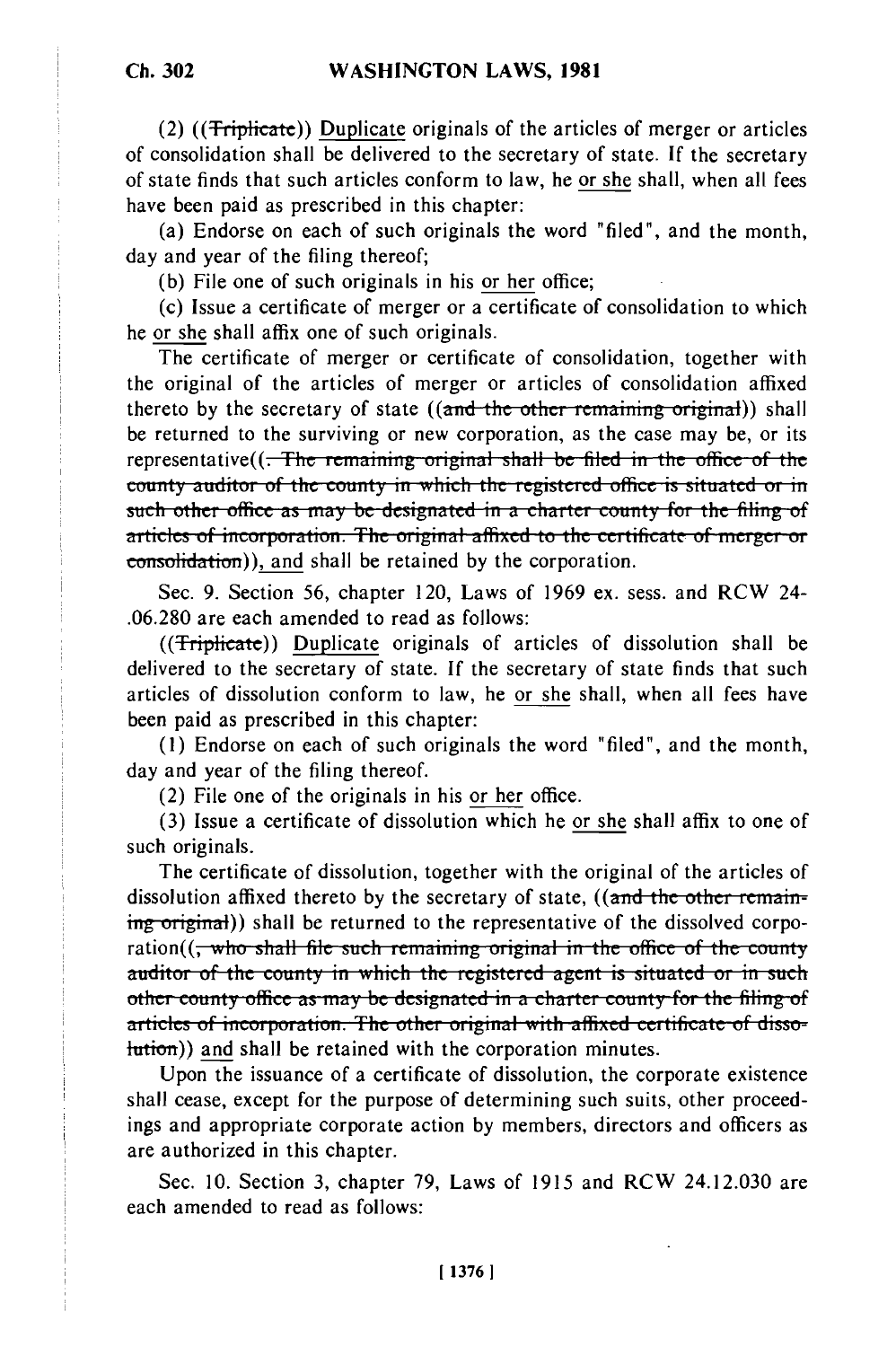Articles of incorporation shall be filed in like manner as provided by law for corporations aggregate, and therein shall be set forth the facts authorizing such incorporation, and declare the manner in which any vacancy occurring in the incumbency of such bishop, overseer or presiding elder, as the case may be, is required by the constitution, canons, rules, regulations or discipline of such church or denomination to be filled, which statement shall be verified by affidavit, and for proof of the appointment or election of such bishop, overseer or presiding elder, as the case may be, or any succeeding incumbent of such corporation, it shall be sufficient to file with the secretary of state ((and in the office of the county auditor of the county in which such bishop, overseer or presiding elder, as the case may be, resides,)) the original or a copy of his commission, or certificate, or letters of election or appointment, duly attested: PROVIDED, All property held in such official capacity by such bishop, overseer or presiding elder, as the case may be, shall be in trust for the use, purpose, benefit and behoof of his religious denomination, society or church.

Sec. 11. Section 1, chapter 80, Laws of 1903 as amended by section 1, chapter 63, Laws of 1925 ex. sess. and RCW 24.20.010 are each amended to read as follows:

Any grand lodge, encampment, chapter or any subordinate lodge or body of Free and Accepted Masons, Independent Order of Odd Fellows, Knights of Pythias, or other fraternal society, desiring to incorporate, shall make articles of incorporation in ((triplicate)) duplicate, and file one of such articles in the office of the secretary of state ((and another in the office of the county auditor of the county in which the meetings of such lodge, **chapter or encampment are held));** such articles shall be signed by the presiding officer and the secretary of such lodge, chapter or encampment, and attested by the seal thereof, and shall specify:

(1) The name of such lodge or other society, and the place of holding its meetings;

(2) the name of the grand body from which it derives its rights and powers as such lodge or society; or if it be a grand lodge, the manner in which its powers as such grand lodge are derived;

(3) the names of the presiding officer and the secretary having the custody of the seal of such lodge or society;

(4) what officers shall join in the execution of any contract by such lodge or society to give it force and effect in accordance with the usages of such lodges or society.

Sec. 12. Section 1, chapter 190, Laws of 1927 and RCW 24.24.010 are each amended to read as follows:

Any ten or more residents of this state who are members of any chartered body or of different chartered bodies of any fraternal order or society who shall desire to incorporate for the purpose of owning real or personal property or both real and personal property for the purpose and for the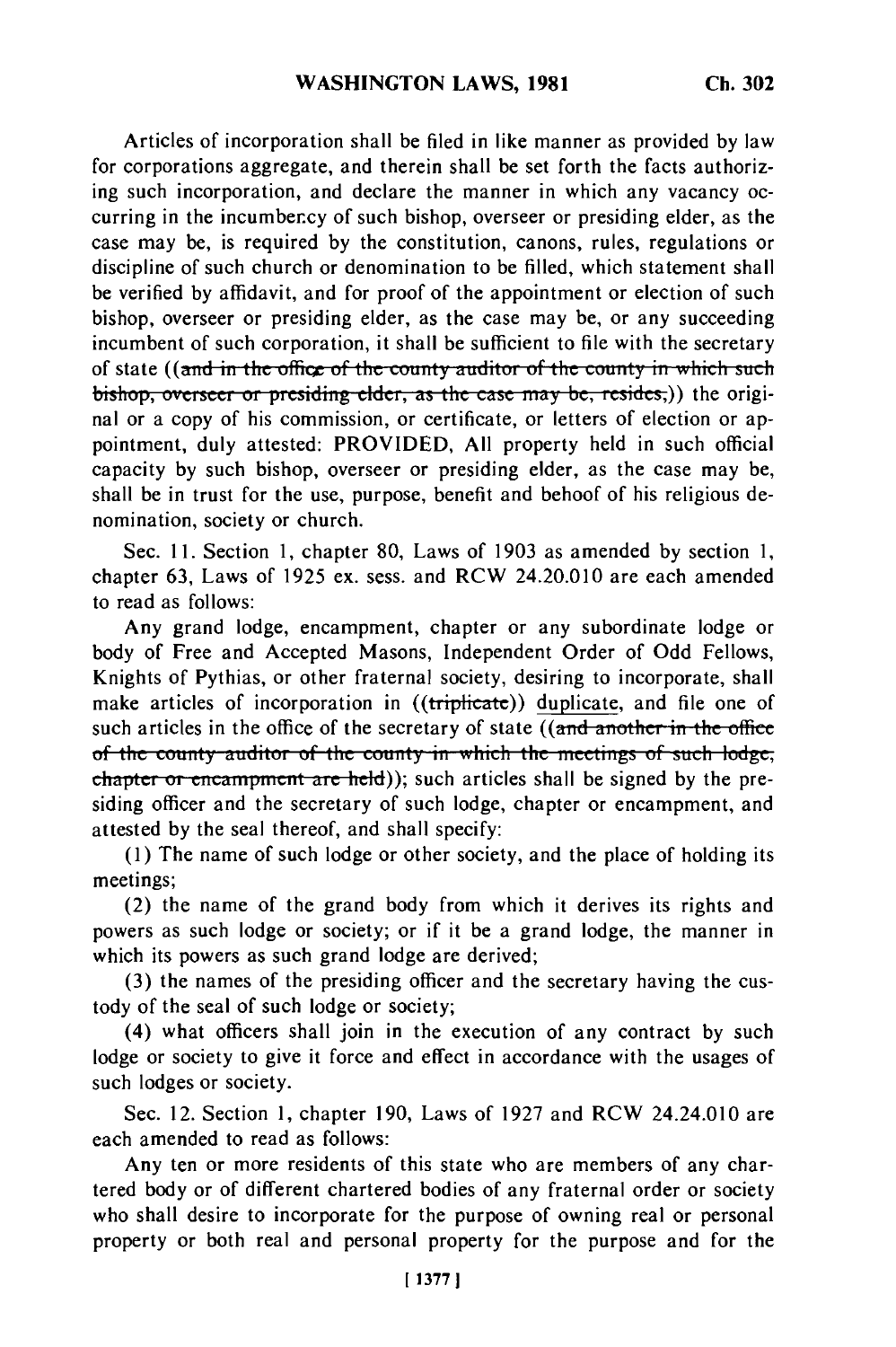benefit of such bodies, may make and execute articles of incorporation, which shall be executed in ((triplicate)) duplicate, and shall be subscribed by each of the persons so associating themselves together, and shall be acknowledged before some officer authorized to take the acknowledgment of deeds; PROVIDED, That no lodge shall be incorporated contrary to the provisions of the laws and regulations of the order or society of which it is a constituent part. Such articles, at the election of the incorporators, may either provide for the issuing of capital stock or for incorporation as a society of corporation without shares of stock. One of such articles shall be filed in the office of the secretary of state, accompanied by a filing fee of five dollars((<del>; another of such articles shall be filed and recorded in the office of the</del> auditor of the county where the organization is located)), and the ((third)) other of such articles shall be preserved in the records of the corporation.

Sec. 13. Section 1, page 97, Laws of 1875 as amended by section 1, chapter 207, Laws of 1959 and RCW 24.28.010 are each amended to read as follows:

Any grange of the patrons of husbandry, desiring hereafter to incorporate, may incorporate and become bodies politic in this state, by filing in the office of the secretary of state of Washington, ((and in the office of the county auditor of the county wherein such grange holds its meetings of  $b$ usiness,)) a certificate or article subscribed and acknowledged by not less than five members of such grange and by the master of the Washington state grange embodying:

**(1)** The name of such grange and the place of holding its meetings.

(2) What elective officers the said grange will have, when such officers shall be elected; how, and by whom, the business of the grange shall be conducted or managed, and what officers shall join in the execution of any contract by such grange to give force and effect in accordance with the usages of the order of the patrons of husbandry; such articles shall be subscribed by the master of such grange attested by the secretary, with the seal of the grange.

(3) A copy of the bylaws of such grange shall also be filed in the said office of the secretary of state ((and the county auditor of the proper county)).

(4) The names of all such officers at the time of filing the application, and the time for which they may be respectively elected. When such articles shall be filed, such grange shall be a body politic and corporate, with all the incidents of a corporation, subject nevertheless to the laws and parts of laws now in force or hereafter to be passed regulating corporations.

Sec. 14. Section 2, page 97, Laws of 1875 and RCW 24.28.020 are each amended to read as follows:

Said grange may engage in any industrial pursuit, manufacturing, mining, milling, wharfing, docking, commercial, mechanical, mercantile, building, farming, building, equipping or running railroads, or generally engage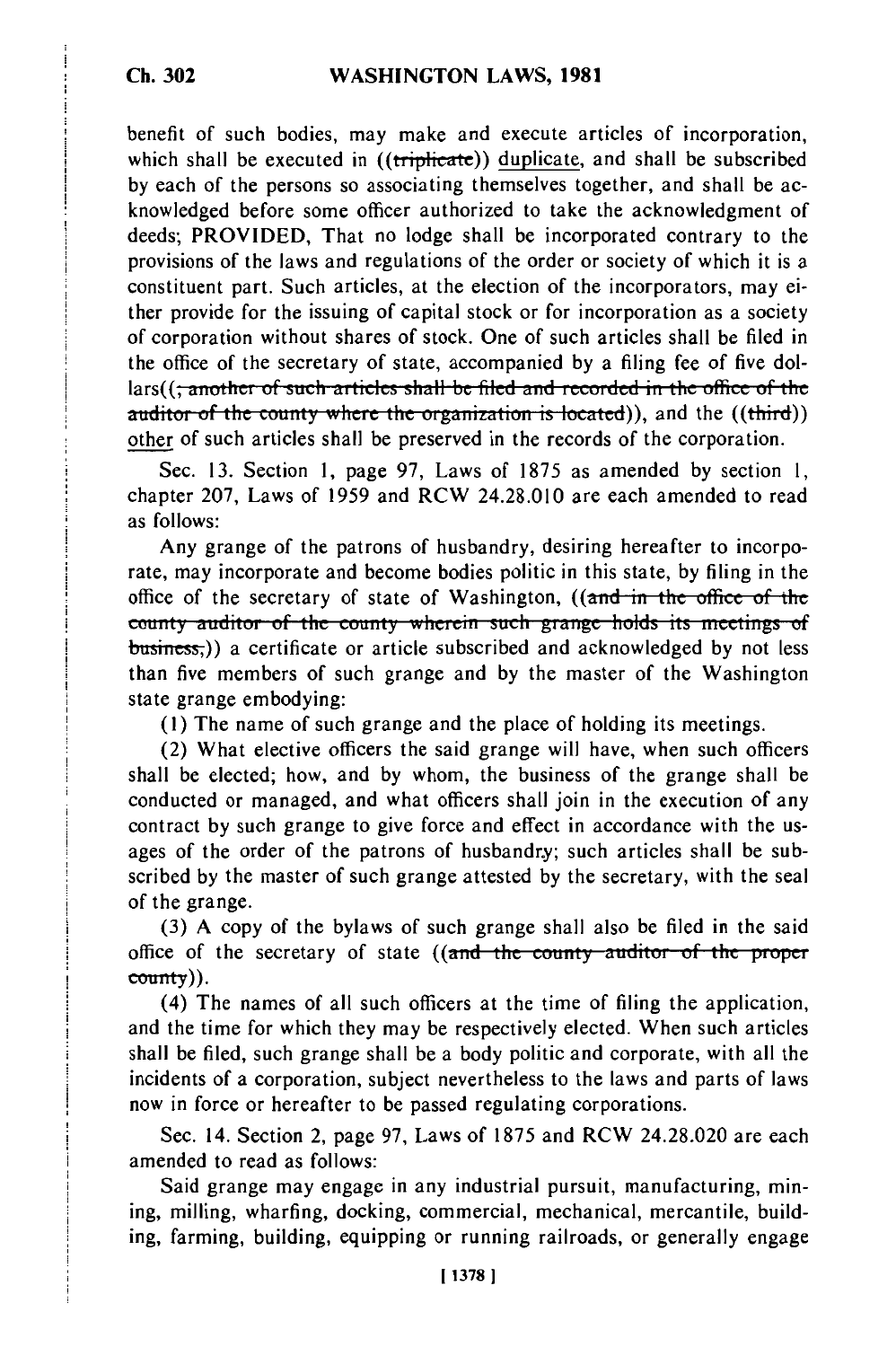in any species of trade or industry; loan money on security, purchase and sell on real estate, but when desiring to engage in either or any of the above pursuits or industries, said grange shall be subject to all the conditions and liabilities imposed by the provisions of the general corporation laws, and in addition to the conditions to be performed as recited in RCW 24.28.010, shall file additional articles with said secretary of state( $\left($ , and the county auditor of the proper county,)) stating the object, business or industry proposed to be pursued or engaged in; the amount of capital stock, the time of its existence, not to exceed fifty years; the number of shares of which the capital stock shall consist, and price per share, and the names of officers necessary to manage said business, and the places where said officers shall pursue the same.

Sec. 15. Section 30.08.040, chapter 33, Laws of 1955 as amended by section 6, chapter 104, Laws of 1973 1st ex. sess. and RCW 30.08.040 are each amended to read as follows:

After the supervisor shall have satisfied himself of the above facts, and, within six months of the date the notice of intention to organize has been received in his office, he shall notify the incorporators to file executed and acknowledged articles of incorporation with him in ((quadruplicate)) triplicate. Unless the supervisor otherwise consents in writing, such articles shall be in the same form and shall contain the same information as the proposed articles and shall be filed with him within ten days of such notice. Within thirty days after the receipt of such articles of incorporation, he shall endorse upon each of the ((quadruplicates)) triplicates thereof, over his official signature, the word "approved," or the word "refused," with the date of such endorsement. In case of refusal he shall forthwith return one of the  $((quadruplicates))$  triplicates, so endorsed, together with a statement explaining the reason for refusal to the person from whom the articles were received, which refusal shall be conclusive, unless the incorporators, within ten days of the issuance of such notice of refusal, shall request a hearing pursuant to the Administrative Procedure Act, chapter 34.04 RCW, as now or hereafter amended.

Sec. 16. Section 30.08.050, chapter 33, Laws of 1955 as amended by section 2, chapter 248, Laws of 1957 and RCW 30.08.050 are each amended to read as follows:

In case of approval the supervisor shall forthwith give notice thereof to the proposed incorporators and file one of the ((quadruplicate)) triplicate articles of incorporation in his own office, and shall transmit another ( $(q<sub>u</sub>a<sub>+</sub>)$ dructes of incorporation in his own once, and shall transmit another ((qu picate to the county auditor of the county in which such bank or trust<br>cases is located, and casthes quadruplicate)) triplicate to the secretary company is located, and another quadruplicate)) inplicate to the secretary of state, and the ((fourth quadruplicate)) last to the incorporators. Upon receipt from the proposed incorporators of the same fees as are required for filing and recording other articles of incorporation the secretary of state ((and county auditor)) shall file such articles ((in their respective offices,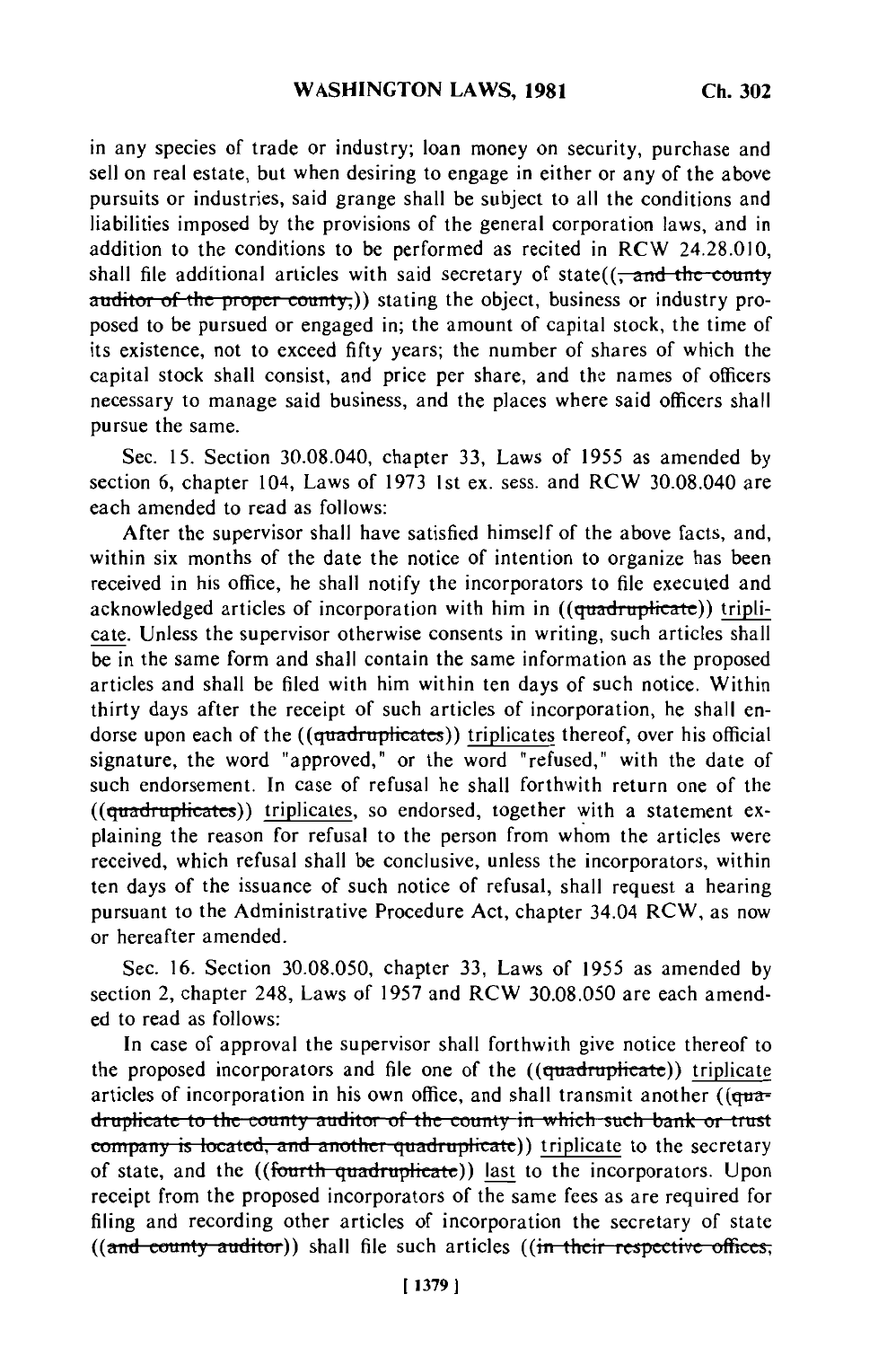and the secretary of state shall)) and record the same. Upon the filing of articles of incorporation in ((quadruplicate)) triplicate, approved as aforesaid by the supervisor, with the secretary of state ((and county auditor)), all persons named therein and their successors shall become and be a corporation, which shall have the powers and be subject to the duties and obligations prescribed by this title, and whose existence shall continue from the date of the filing of such articles for the term mentioned in its articles of incorporation unless sooner terminated pursuant to law; but such corporation shall not transact any business except as is necessarily preliminary to its organization until it has received a certificate of authority as provided herein.

Sec. 17. Section 30.08.060, chapter 33, Laws of 1955 as amended by section 7, chapter 104, Laws of 1973 Ist ex. sess. and RCW 30.08.060 are each amended to read as follows:

Before any bank or trust company shall be authorized to do business, and within ninety days after approval of the articles of incorporation, it shall furnish proof satisfactory to the supervisor that such corporation has a paid-in capital in the amount fixed by its articles of incorporation and by this title, that the requisite surplus or reserve fund has been accumulated or paid in cash, and that it has in good faith complied with all the requirements of law and fulfilled all the conditions precedent to commencing business imposed by this title. If so satisfied, and within thirty days after receipt of such proof, the supervisor shall issue under his hand and official seal, in  $((quadruplicate))$  triplicate, a certificate of authority for such corporation. The certificate shall state that the corporation therein named has complied with the requirements of law, that it is authorized to transact at the place designated in its articles of incorporation the business of a bank or trust company, or both, as the case may be: PROVIDED, HOWEVER, That the supervisor may make his issuance of the certificate conditional upon the granting of deposit insurance by the federal deposit insurance corporation, and in such event, shall set out such condition in a written notice which shall be delivered to the corporation.

One of the ((quadruplicate)) triplicate certificates shall be transmitted by the supervisor to the corporation and the other  $((three))$  two shall be filed by the supervisor in the same offices where the articles of incorporation are filed and shall be attached to said articles of incorporation, and the one filed with the secretary of state shall be recorded: PROVIDED, HOWEV-ER, That if the issuance of the certificate is made conditional upon the granting of deposit insurance by the federal deposit insurance corporation, the supervisor shall not transmit or file the certificate until such condition is satisfied.

Sec. 18. Section 30.08.070, chapter 33, Laws of 1955 and RCW 30.08- .070 are each amended to read as follows: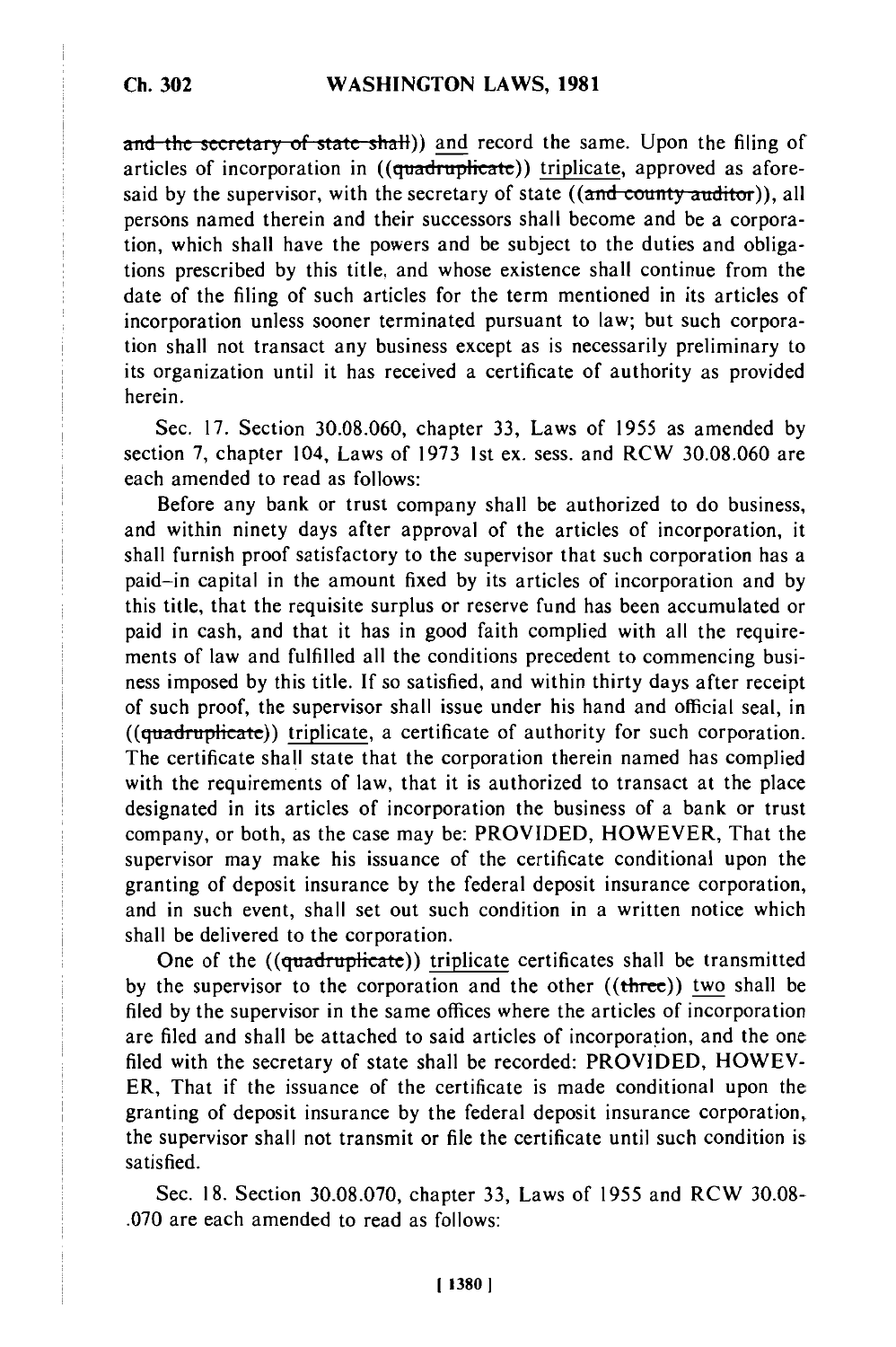Every corporation heretofore or hereafter authorized by the laws of this state to do business as a bank, trust company, mutual savings bank or industrial loan company, which corporation shall have failed to organize and commence business within six months after certificate of authority to commence business has been issued by the supervisor, shall forfeit its rights and privileges as such corporation, which fact the supervisor shall certify to the ((county auditor in whose office the certificate of authority was filed, and to the)) secretary of state, and such certificate of forfeiture shall be ((filed in the office of the county auditor and)) filed and recorded in the office of the secretary of state in the same manner as the certificate of authority: PRO-VIDED, That the supervisor may, upon showing of cause satisfactory to him, issue an order under his hand and seal extending for not more than three months the time within which such organization may be effected and business commenced, such order to be transmitted to the ((offices of such county auditor and the)) office of the secretary of state and filed and recorded therein.

Sec. 19. Section 30.08.095, chapter 33, Laws of 1955 as last amended by section 8, chapter 104, Laws of 1973 1st ex. sess. and RCW 30.08.095 are each amended to read as follows:

The supervisor shall collect in advance fees for the following services:

For filing application for certificate of authority and attendant investigation as outlined in the law;

For filing application for certificate conferring trust powers upon a state or national bank;

For filing articles of incorporation, or amendments thereof, or other certificates required to be filed in his office;

For filing merger agreement and attendant investigation;

For filing application to relocate main office or branch and attendant investigation;

For issuing a certificate of increase or decrease of capital stock;

For issuing each certificate of authority;

For furnishing copies of papers filed in his office, per page.

The supervisor shall establish the amount of the fee for each of the above transactions, and for other services rendered by the division of banking by rules and regulations promulgated pursuant to the Administrative Procedure Act, chapter 34.04 RCW, as now or hereafter amended.

Every bank or trust company shall also pay to the secretary of state  $(6\sigma)$ county auditor)) for filing any instrument with him or her the same fees as are required of general corporations for filing corresponding instruments, and also the same license fees as are required of general corporations.

Sec. 20. Section 3, chapter 172, Laws of 1923 as amended by section 1, chapter 71, Laws of 1929 and RCW 31.04.040 are each amended to read as follows:

The supervisor of banking shall collect in advance the following fees: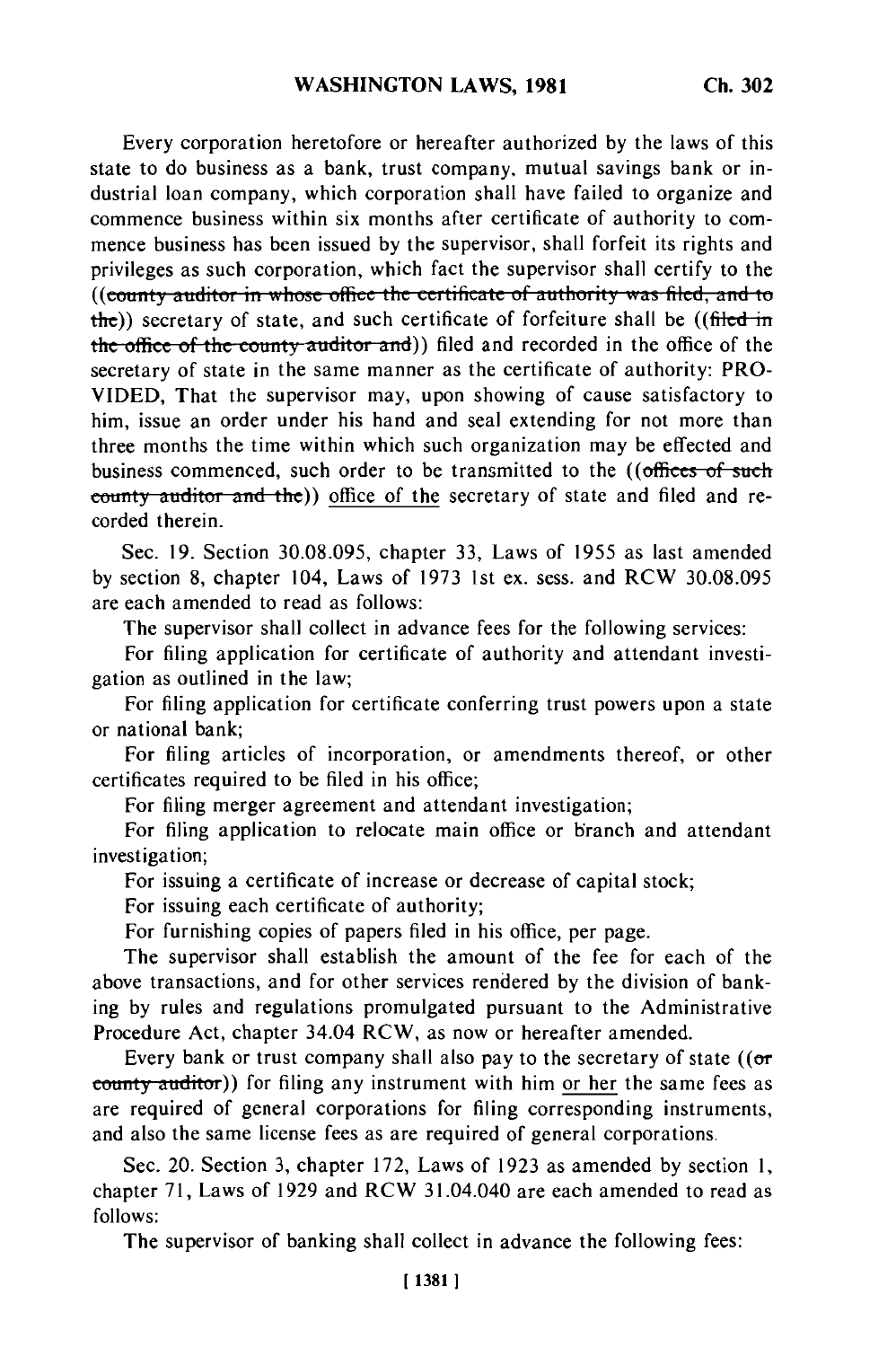| For filing application for certificate of au-<br>thority and attendant investigation as<br>required by the law, the cost thereof, but |    |
|---------------------------------------------------------------------------------------------------------------------------------------|----|
| (If the cost of such attendant examina-                                                                                               |    |
| tion shall exceed \$100.00, the applicant                                                                                             |    |
| shall pay such excess when ascertained                                                                                                |    |
| by the supervisor of banking.)                                                                                                        |    |
| For filing articles of incorporation, or                                                                                              |    |
| amendments thereof, or other certificates                                                                                             |    |
|                                                                                                                                       |    |
| For issuing a certificate of increase or de-                                                                                          |    |
|                                                                                                                                       |    |
|                                                                                                                                       |    |
| For furnishing copies of papers filed in his                                                                                          |    |
|                                                                                                                                       | 20 |

Every industrial loan company shall also pay to the secretary of state  $((or$  county auditor)) for filing any instrument with him or her the same fees as are required of general corporations for filing corresponding instruments, and also the same license fees as are required of general corporations.

Sec. 21. Section 4, chapter 172, Laws of 1923 and RCW 31.04.050 are each amended to read as follows:

When articles of incorporation complying with the foregoing requirements have been received by the supervisor of banking, together with the fees required by law, he shall ascertain from the best source of information at his command and by such investigation as he may deem necessary, whether the character, responsibility and general fitness of the persons named in such articles are such as to command confidence and warrant belief that the business of the proposed industrial loan company will be honestly and efficiently conducted in accordance with the intent and purpose of this chapter, whether the resources in the neighborhood of such place and in the surrounding country afford a reasonable promise of adequate support for the proposed company and whether the proposed industrial loan company is being formed for other than legitimate objects covered by this chapter. After the supervisor shall have satisfied himself of the above facts, and, within sixty days after the receipt of such articles of incorporation for examination, he shall endorse upon each of the ((quadruplicates)) triplicates thereof, over his official signature, the word "Approved," or the word "Refused," with the date of such endorsement. In case of refusal he shall forthwith return one of the ((quadruplicates)) triplicates, so endorsed, to the person from whom the articles were received which refusal shall be conclusive, unless the incorporators, within ten days of the issuance of such notice

**Ch. 302**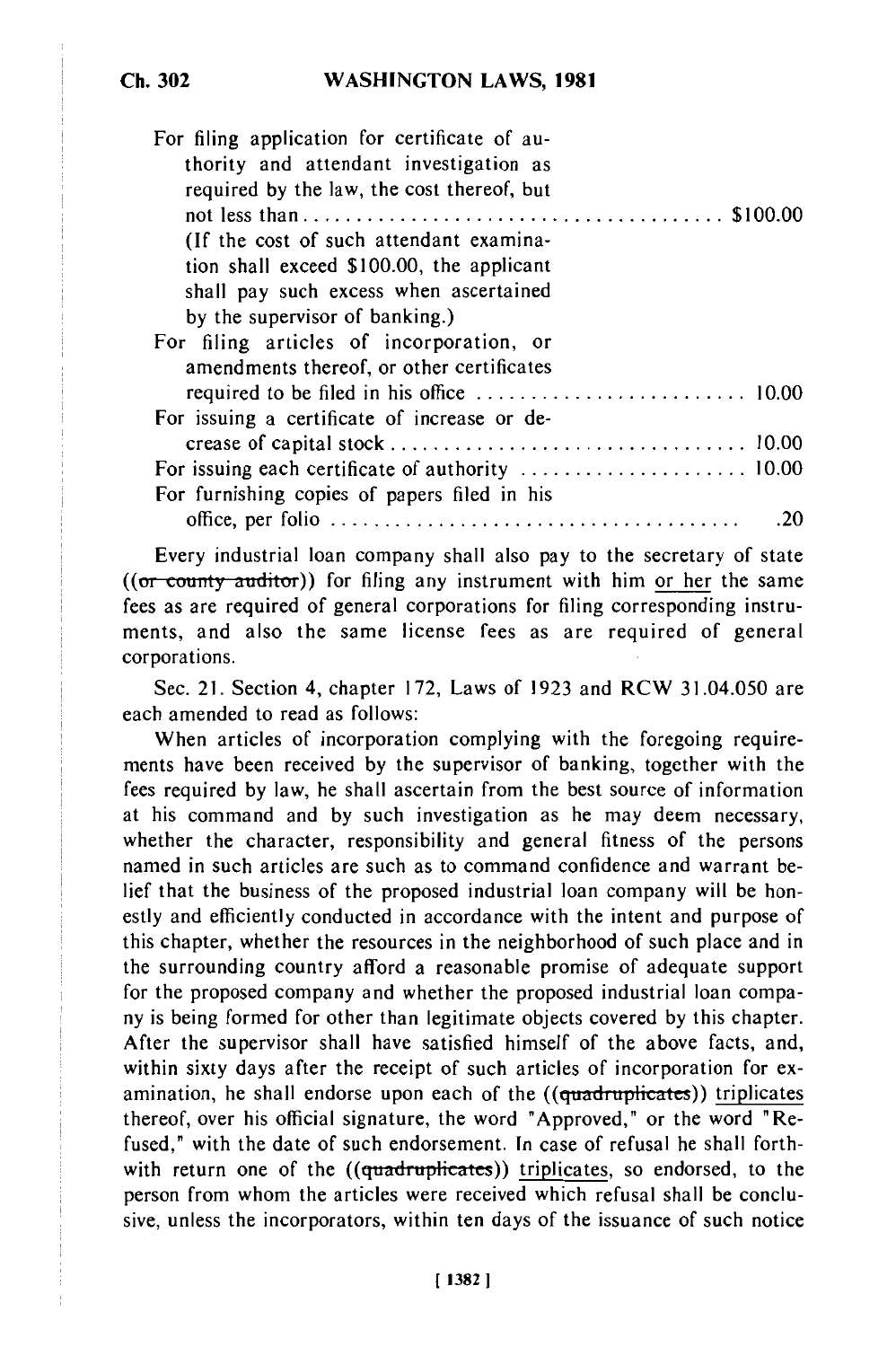of refusal, shall appeal to the superior court of Thurston county, which appeal shall be triable de novo in said court. In case of approval the supervisor shall forthwith give notice thereof to the proposed incorporators, and file one of the ((quadruplicate)) triplicate articles of incorporation in his own office, and shall transmit another ((quadruplicate to the county auditor of the county in which such industrial loan company is located, and another quadruplicate)) copy to the secretary of state, and the ((fourth quadruplieate)) last copy to the incorporators. Upon receipt from the proposed incorporators of the same fees as are required for filing and recording other articles of incorporation the secretary of state ((and county auditor)) shall file such articles ((in their respective offices, and the secretary of state shatt)) and record the same. Upon the filing of articles of incorporation in  $((quadruplicate))$  triplicate, approved as aforesaid by the supervisor of banking, with the secretary of state ((and county auditor)); all persons named therein and their successors shall become and be a corporation, which shall have the powers and be subject to the duties and obligations prescribed by this chapter, and whose existence shall continue for the period of fifty years from the date of the filing of such articles, unless sooner terminated pursuant to law; but such corporation shall not transact any business except as is necessarily preliminary to its organization until it has received a certificate of authority as provided herein.

Sec. 22. Section 5, chapter 172, Laws of 1923 and RCW 31.04.070 are each amended to read as follows:

Before any industrial loan company shall be authorized to do business, the supervisor of banking shall be satisfied that such corporation has a paid-in capital in the amount fixed by this chapter, and that it has in good faith complied with all the requirements of law and fulfilled all the conditions precedent to commencing business imposed by this chapter. When so satisfied and within ninety days after the date upon which such proposed articles of incorporation were filed with him for examination, but in no case after the expiration of that period, the supervisor of banking shall issue under his hand and official seal, in ((quadruplicate)) triplicate, a certificate of authority for such corporation. The certificate shall state that the corporation therein named has complied with the requirements of law, that it is authorized to transact at the place designated in its articles of incorporation, the business of an industrial loan company. One of the ((quadruplieate)) triplicate certificates shall be transmitted by the supervisor, to the corporation and the other ((three)) two shall be filed by the supervisor in the same offices where the articles of incorporation are filed and shall be attached to said articles of incorporation, and the one filed with the secretary of state shall be recorded.

Sec. 23. Section 3, chapter 173, Laws of 1933 as last amended by section 82, chapter 81, Laws of 1971 and RCW 31.12.050 are each amended to read as follows: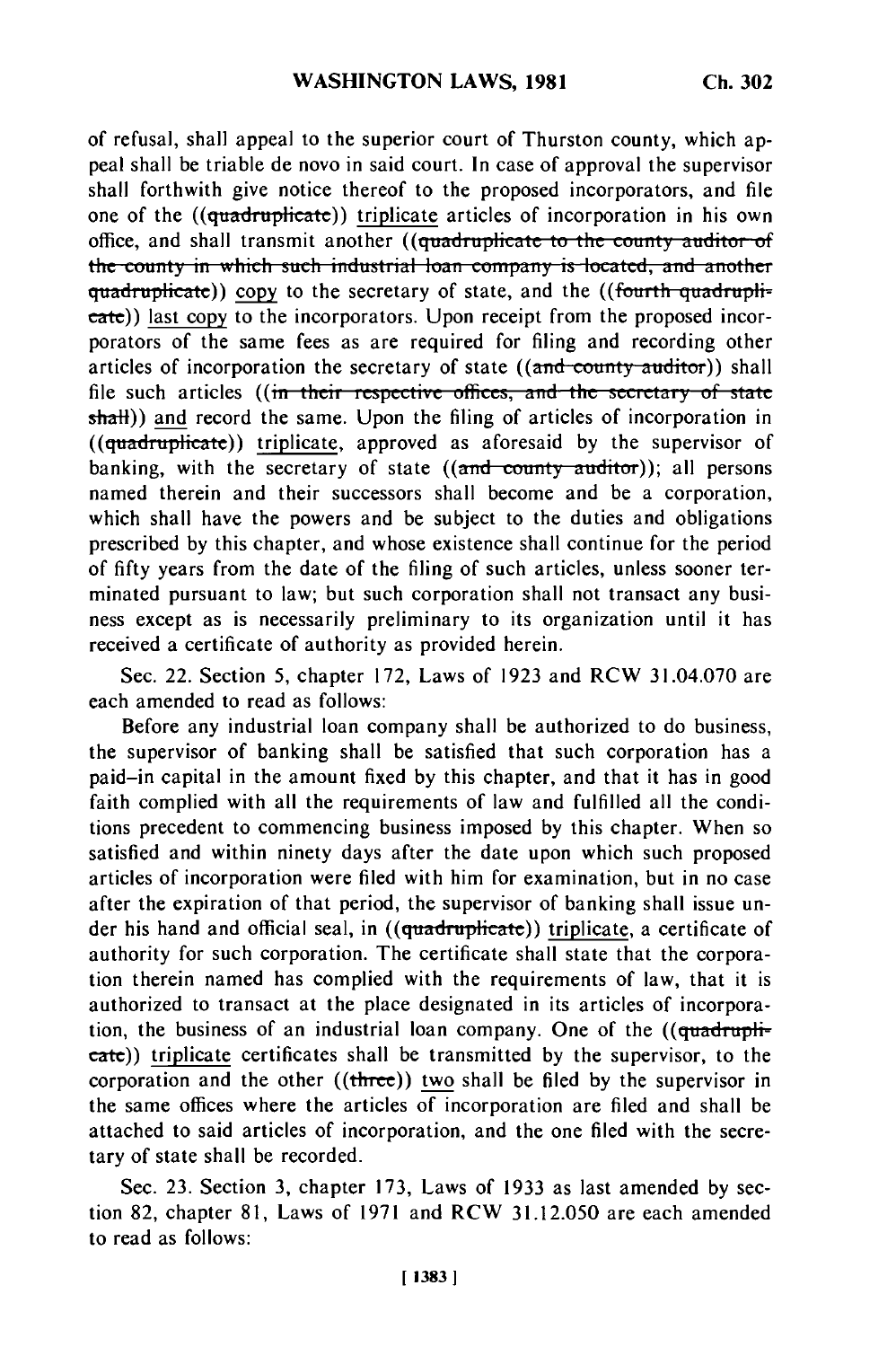A credit union shall be organized in the following manner:

The applicants shall execute in ((quadruplicate)) triplicate articles of incorporation and bylaws by the terms of which they agree to be bound, which shall be submitted to and approved by the supervisor.

The articles of incorporation shall state:

**(I)** The name and location of the proposed credit union;

(2) The number of its directors, which shall not be less than five nor more than fifteen;

(3) The names, occupations and post office address of the subscribers to the articles of incorporation, and a statement of the number of shares which each has agreed to take; and

(4) The par value of the shares of the credit union, which shall be five dollars.

When articles of incorporation complying with the foregoing requirements, together with duplicate copies of such bylaws, have been filed with the supervisor, he shall ascertain whether such articles of incorporation and bylaws of such credit union are consistent with the purposes of this chapter and whether the character, responsibility and general fitness of the persons named in such articles are such as to command confidence and warrant belief that the purpose of the proposed credit union will be honestly and efficiently conducted in accordance with the purpose of this chapter, and he shall further determine the economic advisability for such credit union, also taking into consideration all surrounding facts and circumstances pertaining to a successful operation of said credit union, and whether the proposed credit union is being formed for other than the legitimate objects covered by this chapter. After the supervisor shall have satisfied himself of the above facts, and within thirty days after receipt of such certificates and bylaws, he shall endorse upon each of the articles of incorporation his official signature with the word "approved" or the word "refused" with the date thereof. In case of refusal, he shall return one of the ((quadruplicate)) certificates so endorsed with a copy of the bylaws to the person from whom the same were received, which refusal shall be conclusive unless the incorporators, within ten days of the issuance of such notice of refusal, shall appeal to the superior court of the county in which the credit union is proposed to be located. In case an appeal is taken the supervisor shall prepare, certify and deliver to such credit union a copy of the order of refusal with any documents filed by the applicant, and upon such transcript of proceedings, with any testimony that may be offered by either party, the case shall be tried in the superior court to which the appeal is taken, which shall be heard in the nature of a writ of review and summarily disposed of by the superior court upon such orders and proceedings as the judge may deem best and a judgment rendered, from which an appeal may be taken by either party to the supreme court or the court of appeals; all conditioned that the appellant, upon taking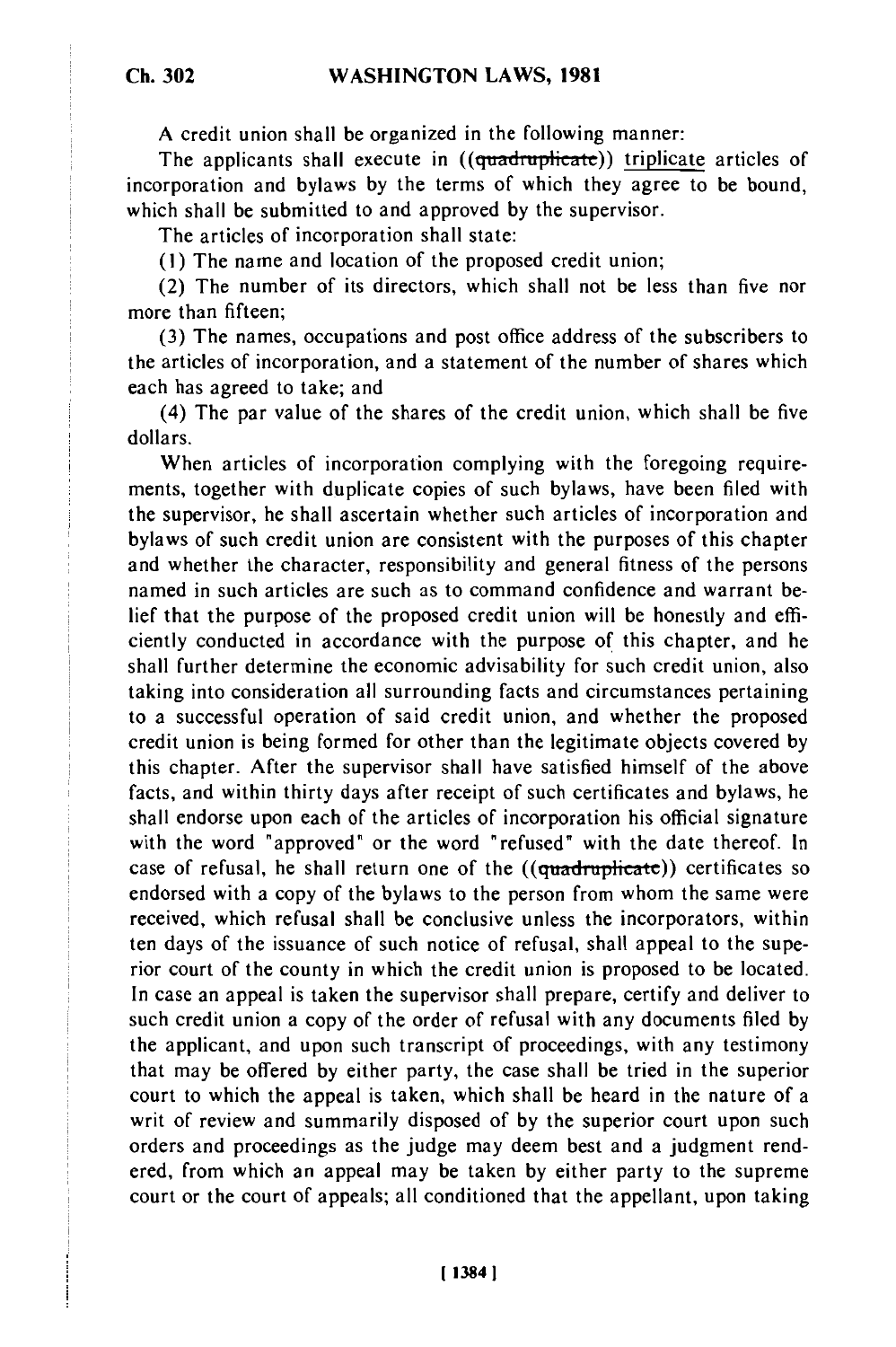the appeal, shall pay the reasonable charges for a transcript of the proceedings. In case of approval of the proposed corporation, the supervisor shall give notice thereof to the proposed incorporators, and shall file one of the  $((quadratic))$  articles of incorporation in his own office, and shall transmit another ((quadruplicate)) copy to the secretary of state, and shall return ((two quadruplicate copies)) one copy and one of the duplicate bylaws  $((of))$  to the incorporators.  $((The *incorporators* shall file one of the *quadru-*)$ plicate copies with the county auditor of the county in which such credit **union is to be located, with a filing fee of twenty-five cents.))** 

Upon receipt from the proposed incorporators of a filing fee of five dollars the secretary of state shall file and record the articles of incorporation. Upon the filing of articles of incorporation, approved as aforesaid by the supervisor, with the secretary of state ((and county auditor)), all persons named therein and their successors shall become and be a corporation, which shall have the powers and be subject to the duties and obligations prescribed by this chapter, and whose existence may be perpetual. In order to simplify the organization of credit unions the supervisor shall cause forms of articles of incorporation and bylaws to be prepared consistent with the provisions of this chapter, and upon written application of any seven residents of this state shall supply them without charge with blank forms of articles of incorporation and form of suggested bylaws.

Sec. 24. Section 6, chapter 121, Laws of 1921 and RCW 31.16.040 are each amended to read as follows:

Any qualified persons desiring to form a crop credit association as herein provided shall execute in  $((quadruplicate))$  triplicate and acknowledge before some officer authorized to take the acknowledgment of deeds articles of association, one copy of which shall be filed in the office of the director, one copy in the office of the secretary of state of the state of Washington, ((one copy in the office of the county auditor of the county where the prin- $\frac{1}{\pi}$  place of business of such association is located;)) and one copy shall be kept as part of the permanent records and files of such association.

Sec. 25. Section 9, cl.apter 121, Laws of 1921 and RCW 31.16.070 are each amended to read as follows:

If the director shall be convinced that there is a need for the proposed crop credit association and that the business which it is to do, as shown by said articles of association, is in accordance with the provisions of this chapter, he shall issue a certificate authorizing the filing of the said articles of association in the office of the secretary of state of Washington ((and in the office of the county auditor of the county wherein is located the principal place of business of said association)).

Sec. 26. Section 32.08.060, chapter 13, Laws of 1955 as amended by section 1, chapter 80, Laws of 1957 and RCW 32.08.060 are each amended to read as follows: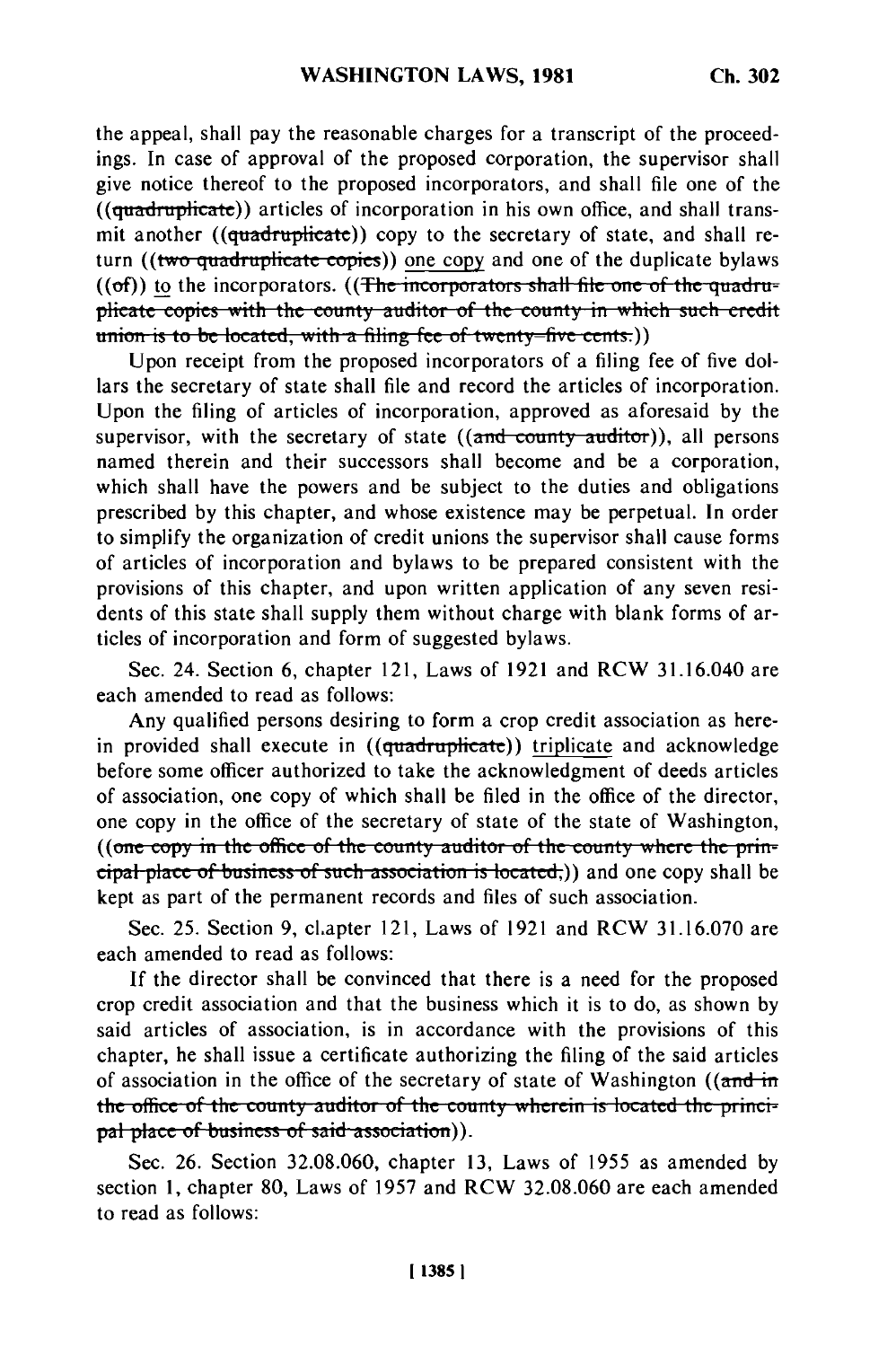In case of approval, the supervisor shall forthwith give notice thereof to the proposed incorporators, and file one of the ((triplicate)) duplicate certificates in his own office, ((shall transmit another triplicate to the county auditor of the county in which such bank is to be located)) and shall transmit the ((third triplicate)) other to the secretary of state. Upon receipt from the proposed incorporators of the same fees as are required for filing and recording other incorporation certificates, ((the county auditor and)) the secretary of state shall file the certificate ((in their respective offices, and the secretary of state shall)) and record the same. Upon the filing of said incorporation certificate in ((triplicate)) duplicate approved as aforesaid in the offices of the supervisor( $(\tau)$ ) and the secretary of state ((and county auditor)), the persons named therein and their successors shall thereupon become and be a corporation, which corporation shall have the powers and be subject to the duties and obligations prescribed in this title and its corporate existence shall be perpetual, unless sooner terminated pursuant to law, but such corporation shall not receive deposits or engage in business until authorized so to do by the supervisor as provided in RCW 32.08.070.

Sec. 27. Section 8, chapter 80, Laws of 1957 as amended by section **1,** chapter 176, Laws of 1963 and RCW 32.08.061 are each amended to read as follows:

A mutual savings bank may amend its incorporation certificate to extend the period of its corporate existence for a further definite time or perpetually by a resolution adopted by a majority vote of its board of trustees. ((Triplicate)) Duplicate copies of the resolution, subscribed and acknowledged by the president and secretary of such bank, shall be filed in the office of the supervisor within thirty days after its adoption. If the supervisor finds that the resolution conforms to law he shall, within sixty days after the date of the filing thereof, endorse upon each of the ((triplicates)) duplicates thereof, over his official signature, his approval and forthwith give notice thereof to the bank and shall file one of the ((triplicate)) certificates in his own office((<del>, shall transmit another triplicate to the county auditor of the</del> county in which the main office of such bank is located)) and shall transmit the ((third triplicate)) other to the secretary of state. Upon receipt from the mutual savings bank of the same fees as are required of general corporations for filing corresponding instruments, ((the county auditor and)) the secretary of state shall file the resolution ((in their respective offices, and the secretary of state shall)) and record the same. Upon the filing of said resolution in ((triplicate)) duplicate, approved as aforesaid in the offices of the supervisor( $($ ;)) and the secretary of state ((and county auditor)), the corporate existence of said bank shall continue for the period set forth in said resolution unless sooner terminated pursuant to law.

Sec. 28. Section 32.08.070, chapter 13, Laws of **1955** and RCW 32.08- .070 are each amended to read as follows: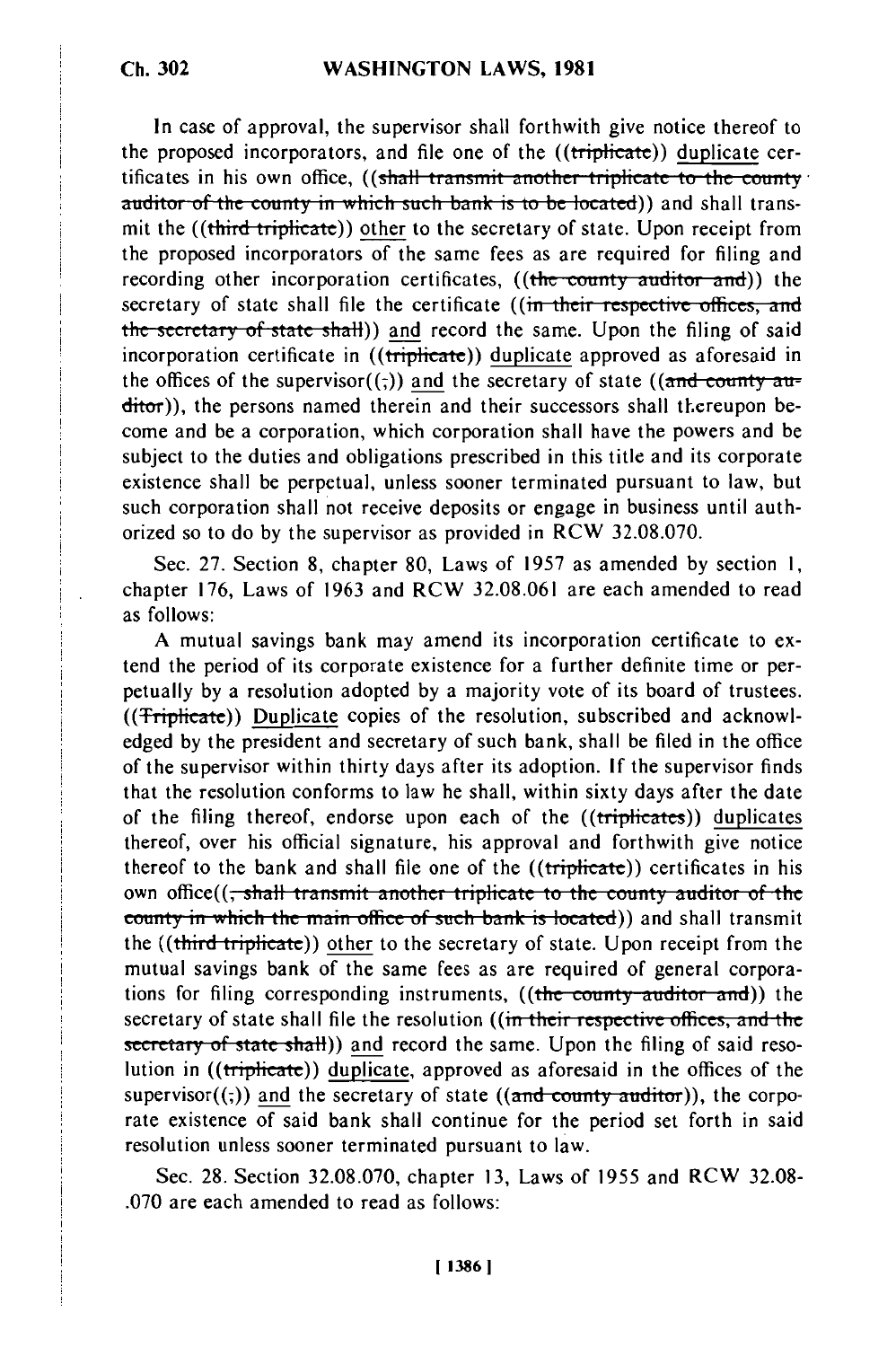Before a mutual savings bank shall be authorized to do any business the supervisor shall be satisfied that the corporation has in good faith complied with all the requirements of law and fulfilled all the conditions precedent to commencing business imposed by this title. If satisfied that the corporation has in good faith complied with all the requirements of law, and fulfilled all the conditions precedent to commencing business imposed by this title, the supervisor shall within six months after the date upon which the proposed organization certificate was filed with him for examination, but in no case after the expiration of that period, issue under his hand and official seal in  $((\dot{q}uadruplicate))$  triplicate an authorization certificate to such corporation. Such authorization certificate shall state that the corporation therein named has complied with all the requirements of law, that it is authorized to transact at the place designated in its certificate of incorporation, the business of a mutual savings bank. One of the  $((\text{quadruplicate}) )$  triplicate authorization certificates shall be transmitted by the supervisor to the corporation therein named, and the other ((three)) two authorization certificates shall be filed by the supervisor in the same public offices where the certificate of incorporation is filed, and shall be attached to said incorporation certificate.

Sec. 29. Section 32.24.020, chapter 13, Laws of 1955 and RCW 32.24- .020 are each amended to read as follows:

When the trustees, acting under the provisions of RCW 32.24.010, have paid the sums due respectively to all creditors and depositors, who, after such notice as the supervisor of banking shall prescribe, claim the money due and their deposits, the trustees shall make a transcript or statement from the books in the bank of the names of all depositors and creditors who have not claimed or have not received the balance of the credit due them, and of the sums due them, respectively, and shall file such transcript with the supervisor and pay over and transfer all such unclaimed and unpaid deposits, credits, and moneys to the supervisor. The trustees shall then report their proceedings, duly verified, to the superior court of the county wherein the bank is located, and upon such report and the petition of the trustees, and after notice to the attorney general and the supervisor, and such other notice as the court may deem necessary, the court shall adjudge the franchise surrendered and the existence of the corporation terminated. Certified copies of the judgment shall be filed in the offices of the secretary of state( $(\cdot, \cdot)$ ) and the supervisor of banking ((and auditor of the county wherein the bank is located)) and shall be recorded in the office of the secretary of state.

Sec. 30. Section 6, chapter 235, Laws of 1945 and RCW 33.08.050 are each amended to read as follows:

The incorporators shall deliver to the supervisor of savings and loan associations the  $((quadruplicate))$  triplicate originals of the articles of incorporation and the duplicate copies of its proposed bylaws.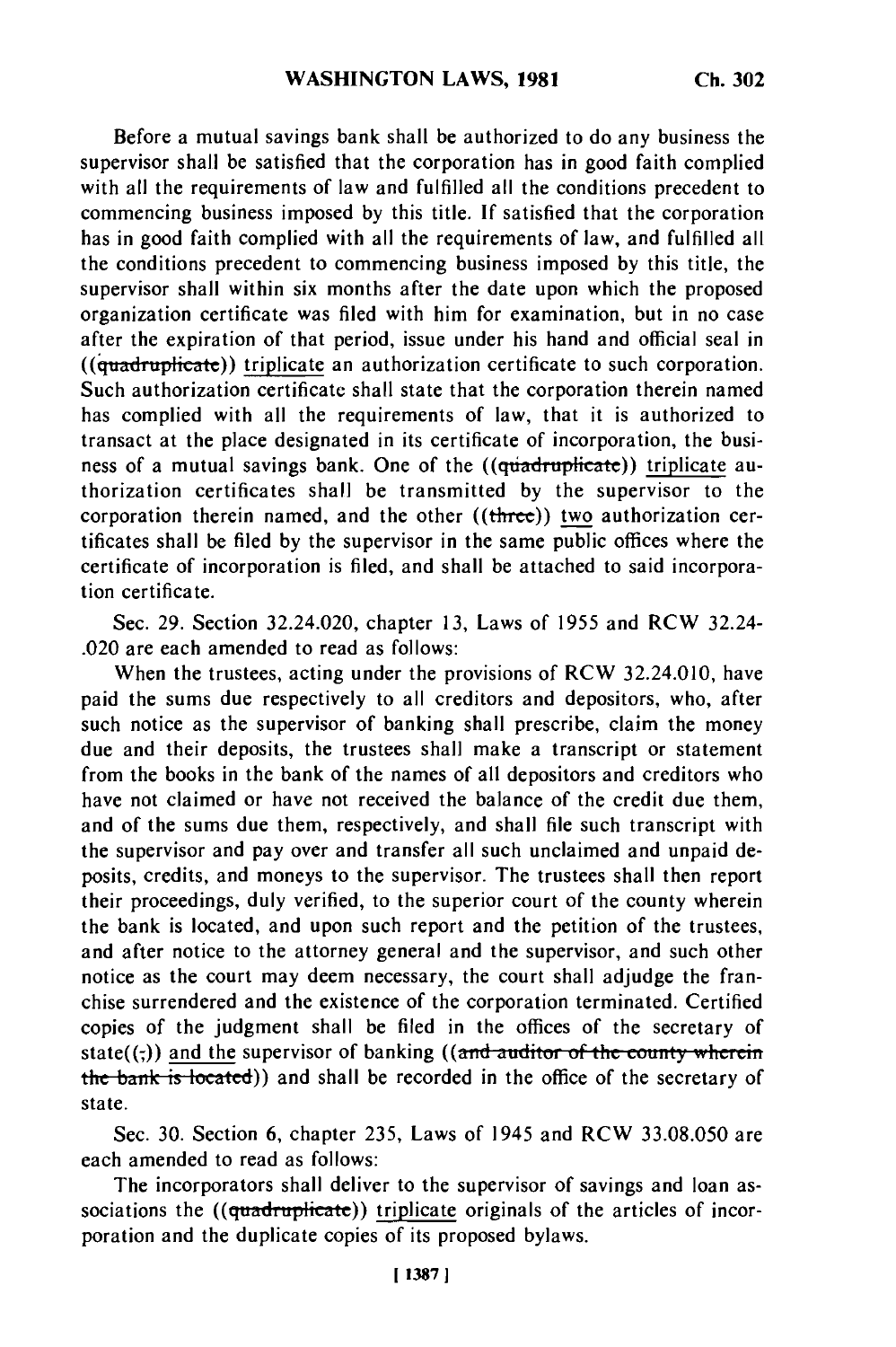Sec. 31. Section 9, chapter 235, Laws of 1945 and RCW 33.08.080 are each amended to read as follows:

If the supervisor shall approve the incorporation of said proposed corporation, he shall forthwith return ((three)) two of said articles of incorporation and one of said bylaws to the incorporators, retaining the others as a part of the files of his office. The incorporators, thereupon, shall file one set of said articles with the secretary of state ((and one set with the auditor of the county in which it is to have its principal place of business)) and retain the other set of the articles of incorporation and the bylaws as a part of its minute records, paying to the secretary of state ((and the county auditor)) such fees and charges as are required by law. Upon receiving an original set of such approved articles of incorporation, duly endorsed by the supervisor as herein provided, together with the required fees, the secretary of state shall issue his certificate of incorporation and deliver the same to the incorporators, whereupon the corporate existence of the association shall begin. Unless an association whose articles of incorporation and bylaws have been approved by the supervisor shall engage in business within one year from the date of such approval, its right to engage in business shall be deemed revoked and of no effect.

Sec. 32. Section 10, chapter 235, Laws of 1945 as amended by section 2, chapter 113, Laws of 1979 and RCW 33.08.090 are each amended to read as follows:

The members, at any meeting called for the purpose, may amend the articles of incorporation of the association. Such amended articles shall be filed with the supervisor and be subject to the same procedure of approval, refusal, appeal, and filing with the secretary of state ((and couity auditoi)) as provided for the original articles of incorporation. Proposed amendments of the articles of incorporation shall be submitted to the supervisor at least thirty days prior to the meeting of the members.

If the amendments include a change in the association's corporate name, the supervisor shall give notice by mail to all savings and loan associations doing business within the state of the filing of such amended articles. The association shall transmit a check to the supervisor for one hundred dollars when filing the amended articles to cover the expense of notification. Persons interested in protesting an amendment changing the association's corporate name may contact the supervisor in person or by writing prior to a date which shall be given in said notice.

Sec. 33. Section 76, chapter 235, Laws of 1945 and RCW 33.28.010 are each amended to read as follows:

The secretary of state shall collect in advance the following fees from each association: For filing articles of incorporation, or amendments thereof, or other certificates required to be filed in his or her office, ten dollars; for furnishing copies of papers filed in his or her office, per folio, twenty cents.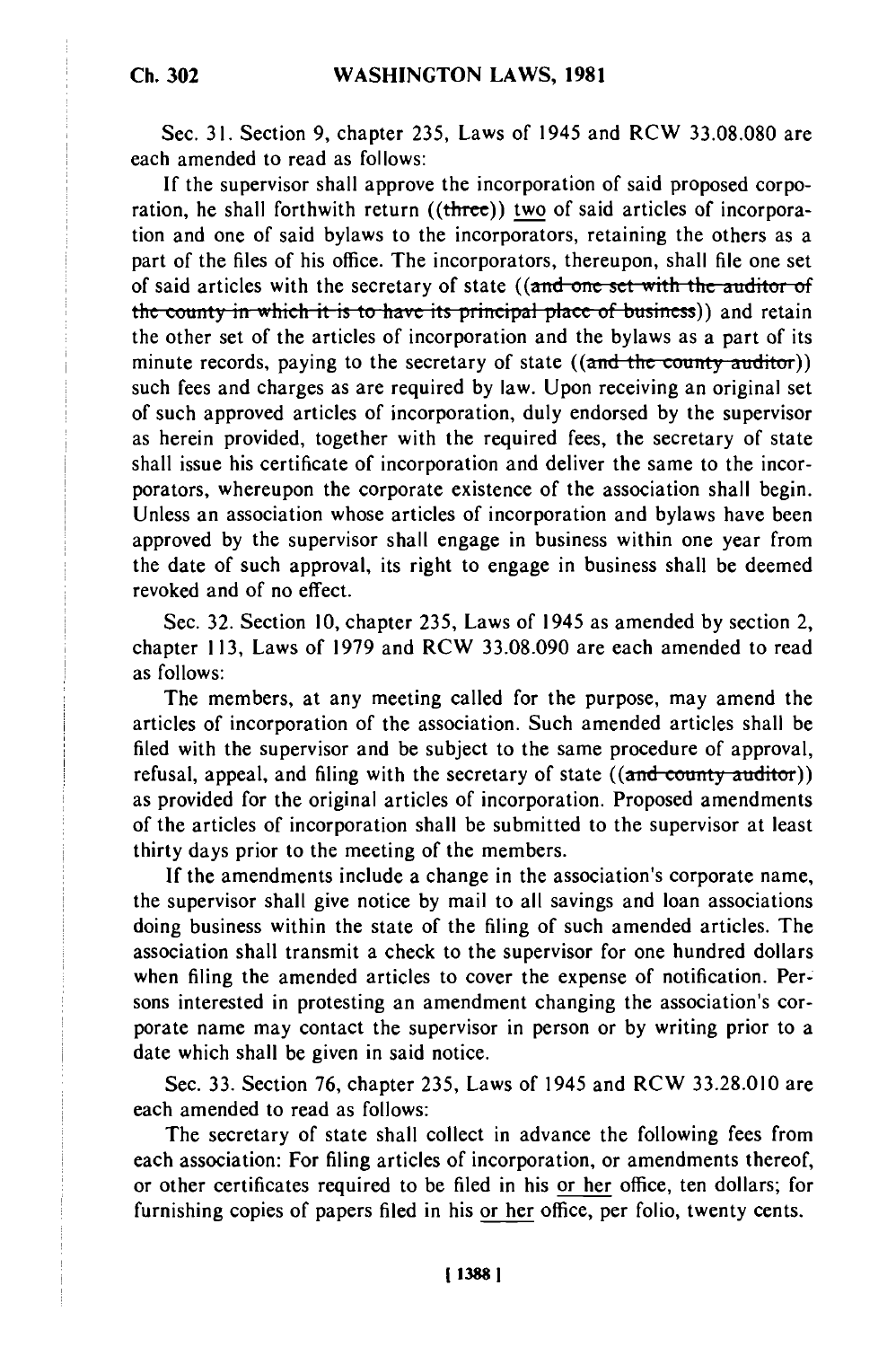Every association shall also pay to the secretary of state (( $\sigma$  county auditor)), for filing any instrument with him or her, the same fees as are required of general corporations for filing similar papers.

Sec. 34. Section 1, chapter 154, Laws of 1917 as last amended by section 7, chapter 57, Laws of 1979 ex. sess. and RCW 33.44.020 are each amended to read as follows:

Any going building and loan or savings and loan association or society organized under the laws of this state, or under the laws of the United States, may, if its contingent fund regularly accumulated, exclusive of any reserve fund stock, amounts to not less than five thousand dollars and if it has obtained the approval, required by law or regulation, of any federal agencies, including the federal home loan bank board and the federal savings and loan insurance corporation, be converted into a mutual savings bank in the following manner:

**(1)** The board of directors of such association shall pass a resolution declaring their intention to convert the association into a mutual savings bank and shall apply to the supervisor of banking for leave to submit to the shareholders of the association the question whether the same shall be converted into a mutual savings bank. A duplicate of the application to the supervisor of banking shall be filed with the supervisor of savings and loan associations, except that no such filing shall be required in the case of an association organized under the laws of the United States.

(2) Thereupon the supervisor of banking shall make the same investigation and determine the same questions as he would be required by law to make and determine in case of the submission to him of a certificate of incorporation of a proposed new mutual savings bank, and he shall also determine after conference with the supervisor of savings and loan associations whether by the proposed conversion the business needs and conveniences of the shareholders of such association would be served with facility and safety, except that no such conference shall be pertinent to such investigation or determination in the case of an association organized under the laws of the United States. After the supervisor of banking shall have satisfied himself by such investigation whether it is expedient and desirable to permit the proposed conversion, he shall, within sixty days after the filing of said application, endorse thereon over his official signature the word "granted" or the word "refused", with the date of such endorsement and shall immediately notify the secretary of such association of his decision: PROVIDED, That if the application is granted the supervisor of banking shall require the applicants to enter into such an agreement or undertaking with him as trustee for the depositors with the savings bank to make such contributions in cash to the expense fund of the savings bank as in his judgment will be necessary then and from time to time thereafter to pay. the operating expenses of the bank if its earnings should not be sufficient to pay the same in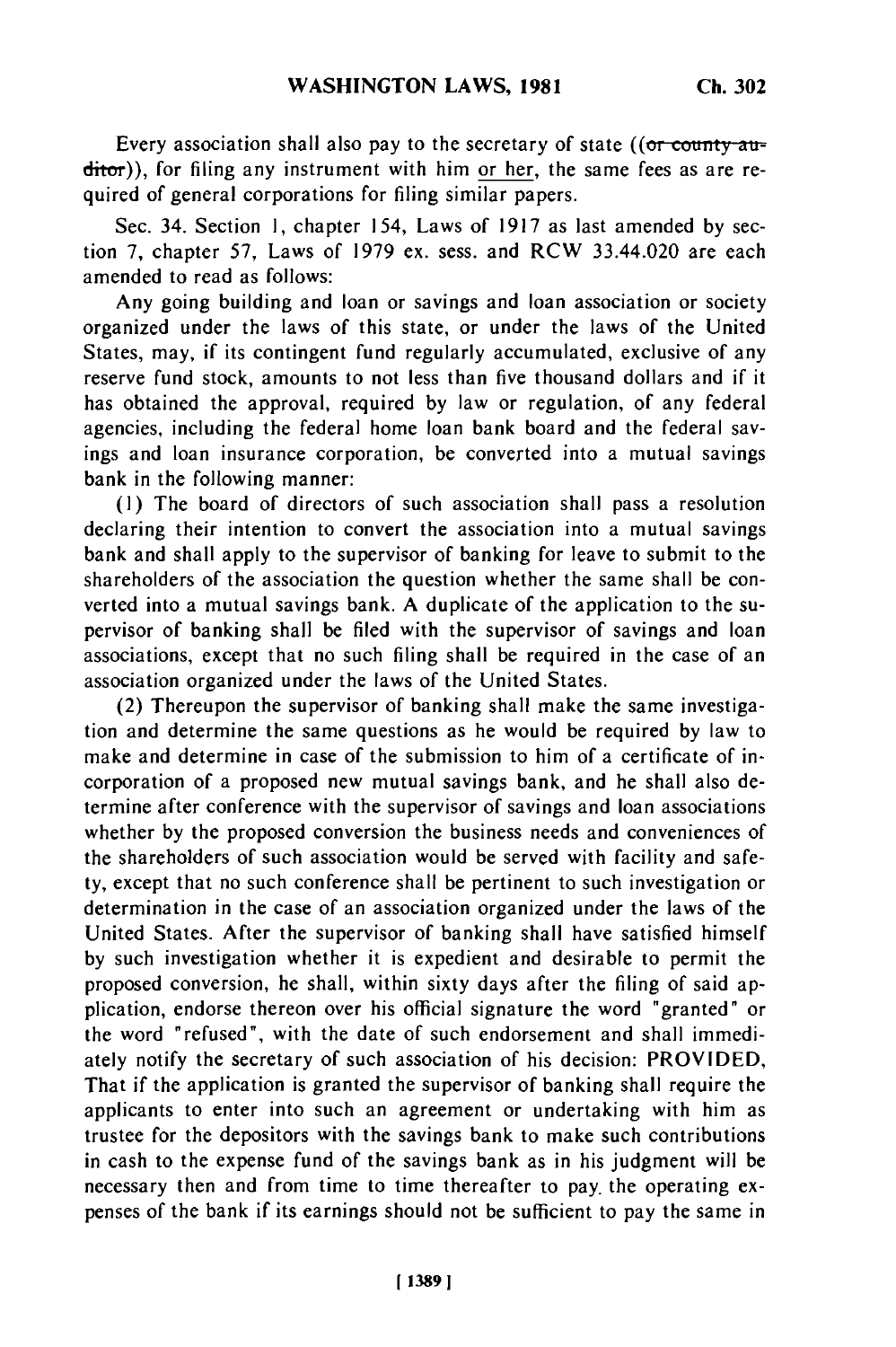addition to the payment of such dividends as may be declared and credited to depositors from its earnings.

In case of refusal, said board of directors, or a majority thereof, may, within thirty days after receiving the notice of such refusal appeal to a board of appeal composed of the governor or the governor's designee, the attorney general and the supervisor of banking, in the same manner and under the same procedure as that prescribed by law for an appeal to such board from the supervisor of banking's refusal to permit the original organization of a mutual savings bank.

(3) If such application be granted by the supervisor of banking or by the board of appeal, as the case may be, the board of directors of such association shall, within sixty days thereafter, submit the question of the proposed conversion to the shareholders of the association at a special meeting called for that purpose. Notice of such meeting shall be given in the manner prescribed by the bylaws of the association. Such notice shall state the time, place and purpose of the meeting, and that the only question to be voted upon will be, "shall the (naming the association) be converted into a mutual savings bank under the laws of the state of Washington?" The vote on said question shall be by ballot. Any shareholder may vote by proxy or may transmit his ballot by mail if the bylaws provide a method for so doing. If two-thirds or more in number of the shareholders voting on the question vote affirmatively, then the board of directors shall have power, and it shall be their duty, to proceed to convert such association into a mutual savings bank; otherwise, the proposed conversion shall be abandoned and shall not be again submitted to the shareholders within three years from the date of said meeting.

(4) If authority for the proposed conversion has been voted by the shareholders as hereinabove required, the directors shall, within thirty days thereafter, subscribe and acknowledge and file with the supervisor of banking in ((quadruplicate)) triplicate a certificate of reincorporation, stating:

(a) The name by which the converted corporation is to be known, which name shall include the words "mutual savings bank."

(b) The place where the bank is to be located and its business transacted, naming the city or town and county, which city or town shall be the same as that where the principal place of business of the corporation has theretofore been located.

(c) The name, occupation, residence and post office address of each signer of the certificate.

(d) The amount of the assets of the corporation, the amount of its liabilities and the amount of its contingent fund as of the first day of the then calendar month.

(e) A declaration that each signer will accept the responsibilities and faithfully discharge the duties of a trustee of the savings bank, and is free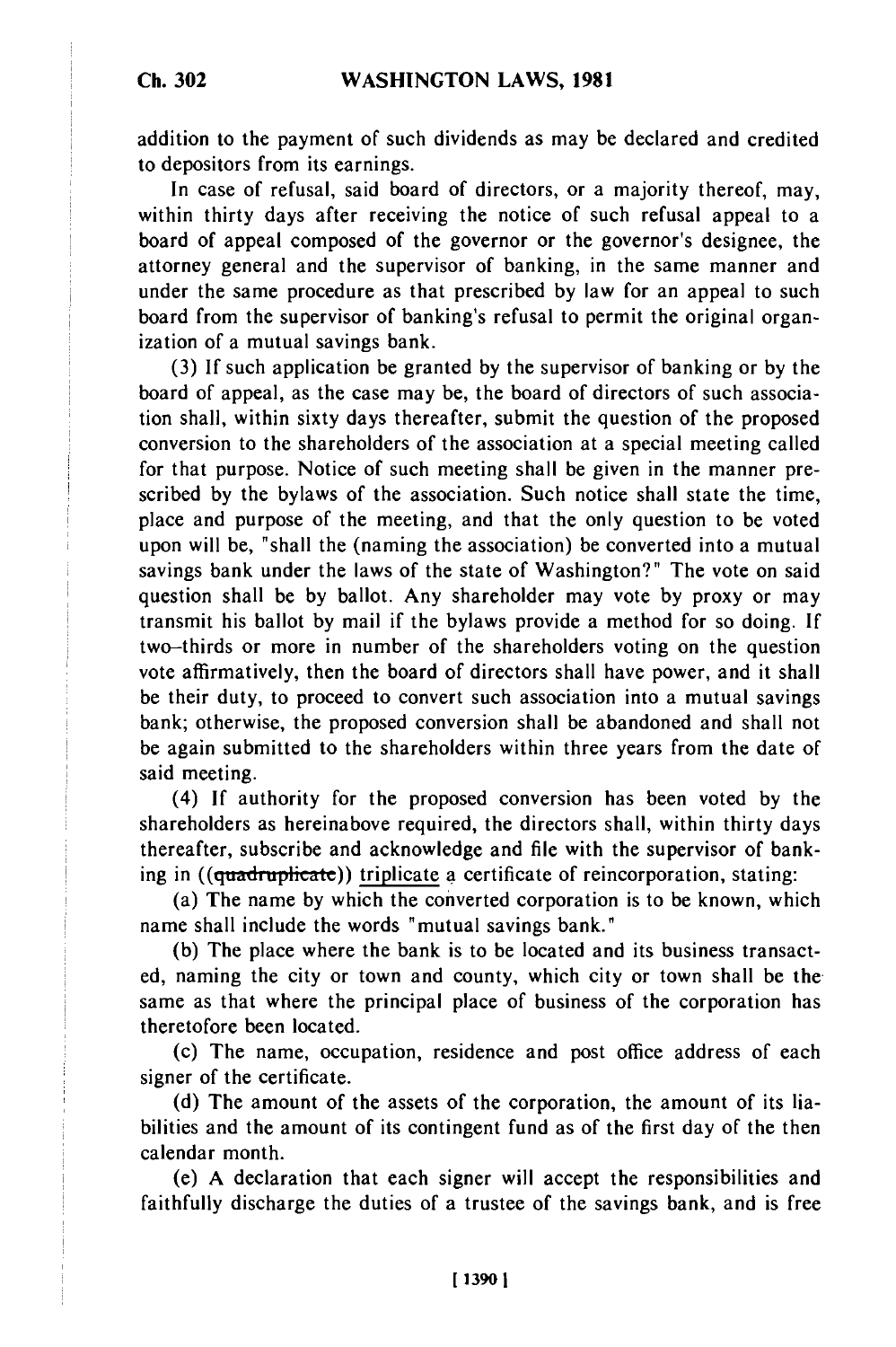from all the disqualifications specified in the laws applicable to mutual savings banks.

(5) Upon the filing of said certificate in  $((quadruplicate))$  triplicate the supervisor of banking shall, within thirty days thereafter, if satisfied that all the provisions of this chapter have been complied with, issue in  $((quadrut$ plicate)) triplicate an authorization certificate stating that the corporation has complied with all the requirements of law, and that it has authority to transact at the place designated in its certificate of incorporation the business of a mutual savings bank. One of the supervisor's  $((quadrublicate))$ certificates of authorization shall be attached to each of the  $((quadrupli\overline{\cdot})$ eate)) certificates of reincorporation, and one set of these shall be filed and retained by the supervisor of banking, ((one set shall be filed in the office of **the county auditor of the county in which such bank is located,)) one set** shall be filed in the office of the secretary of state, and one set shall be transmitted to the bank for its files. Upon the receipt from the corporation of the same fees as are required for filing and recording other incorporation certificates or articles the **((county auditor and))** secretary of state shall file said certificates ((in their respective offices and the secretary of state shall)) and record the same; whereupon the conversion of such association shall be deemed complete, and the signers of said reincorporation certificate and their successors shall thereupon become and be a corporation having the powers and being subject to the duties and obligations prescribed by the laws of this state applicable to mutual savings banks, and the time of existence of such corporation shall continue for the period of fifty years from the date of the filing of such certificate, unless sooner terminated pursuant to law.

Sec. 35. Section 5, chapter 83, Laws of 1975 1st ex. sess. and RCW 33- .46.050 are each amended to read as follows:

If the application is granted by the supervisor of savings and loan associations, or by the court, the trustees of such bank shall, within thirty days thereafter, subscribe, acknowledge, and file with the supervisor of savings and loan associations, in ((quadruplicate)) triplicate, a certificate of reincorporation stating:

(1) The name by which the association is to be known, which name shall include the words "building and loan" or "savings and loan", and "association" or "society";

(2) The place where the association is to be located and its business transacted, naming the city or town and the county, which city or town shall be the same as that where the principal place of business of the bank has theretofore been located;

(3) The name, occupation, residence, and post office address of each signer of the certificate;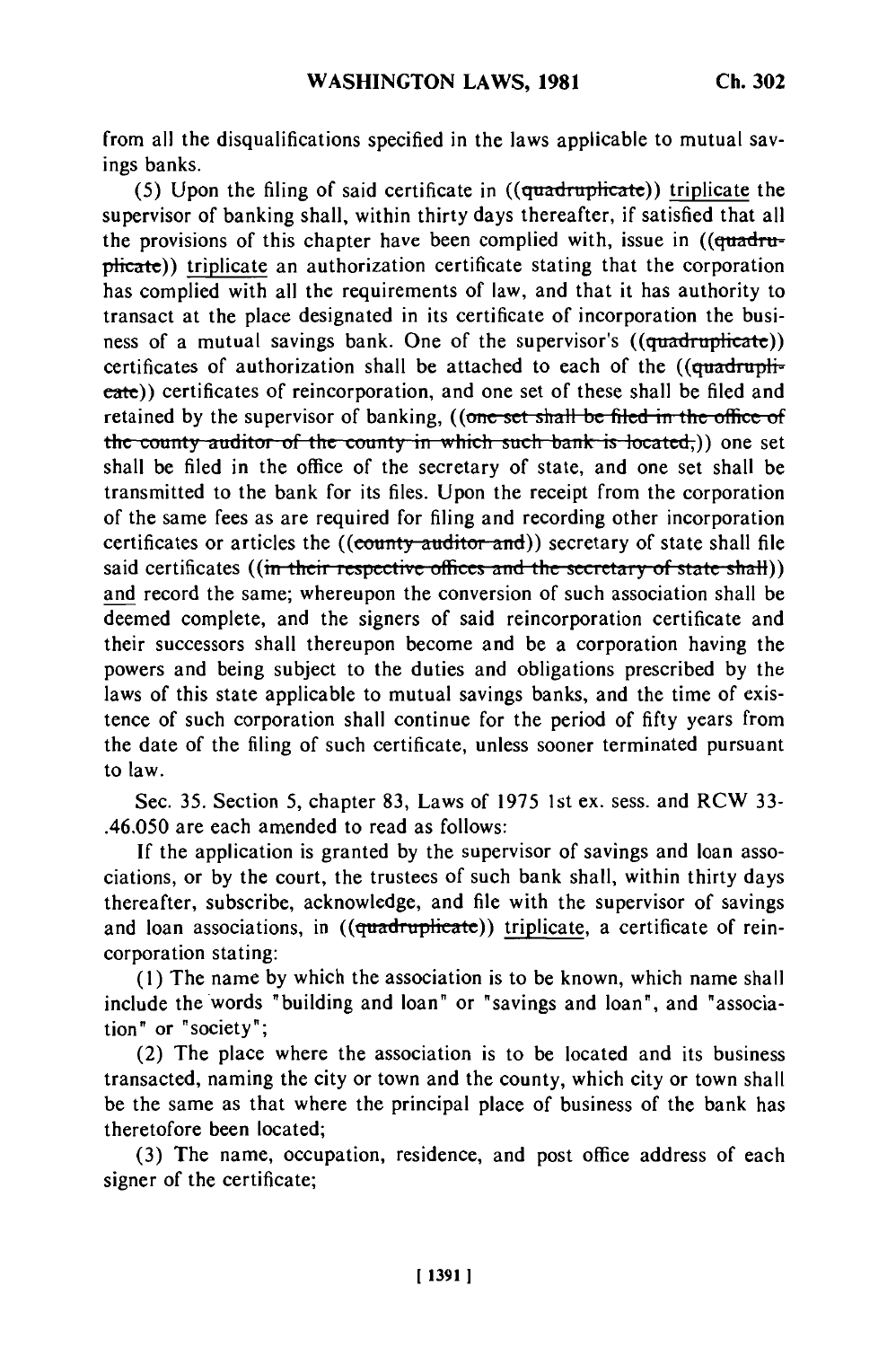**Ch. 302**

(4) The amount of the assets of the association, the amount of its liabilities, and the amount of its guaranty fund as of the first day of the calendar month during which the certificate is filed; and

(5) A declaration that each signer will accept the responsibilities and faithfully discharge the duties of a director of the association, and is free from all the disqualifications specified in the laws applicable to savings and loan associations.

Sec. 36. Section 6, chapter 83, Laws of 1975 1st ex. sess. and RCW 33- .46.060 are each amended to read as follows:

Upon filing the certificate in ((quadruplicate)) triplicate as provided in RCW 33.46.050, the supervisor of savings and loan associations shall, within thirty days thereafter, if satisfied that all the provisions of this chapter have been complied with, issue in ((quadruplicate)) triplicate an authorization certificate stating that the association has complied with all of the requirements of law, and that it has authority to transact, at the place or places designated in its certificate, the business of an association. The supervisor of savings and loan associations shall retain one set of the  $((q<sub>tar</sub>$ druplicate)) triplicate originals of the certificate of reincorporation and of the certificate of authorization and shall transmit the other  $((**three**))$  two sets to the association, which shall retain one set, and file one set with the secretary of state, ((and file one set with the auditor of the county in which the home office of the association is located,)) paying the required fees. Upon such filings being made, the conversion of such bank to such association shall be deemed complete and consummated, and the association shall thereupon be a corporation having the powers and being subject to the duties and obligations prescribed by the laws of this state applicable to state associations, and the time of existence of such association shall be perpetual, unless sooner terminated.

Sec. 37. Section .06.20, chapter 79, Laws of 1947 as last amended by section **1,** chapter 60, Laws of 1963 and RCW 48.06.200 are each amended to read as follows:

**(1)** This section applies to insurers incorporated in this state, but no insurer heretofore lawfully incorporated in this state is required to reincorporate or change its articles of incorporation by reason of any provisions of this section.

(2) The incorporators shall be individuals who are United States citizens, of whom two-thirds shall be residents of this state. The number of incorporators shall be not less than five if a stock insurer, nor less than ten if a mutual insurer.

(3) The incorporators shall execute articles of incorporation in  $((qua$ druplicate)) triplicate and acknowledge their signatures thereunto before an officer authorized to take acknowledgments of deeds.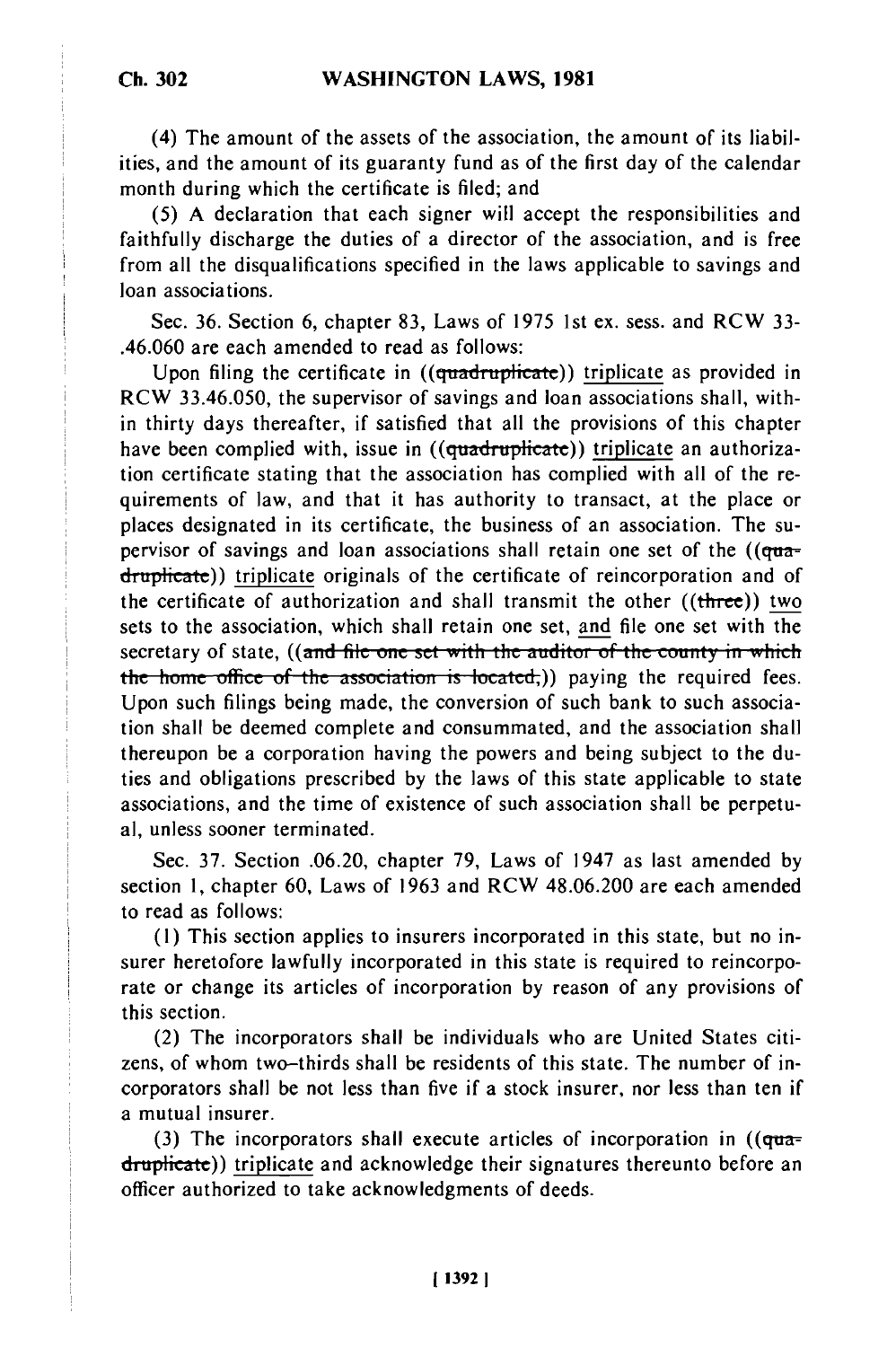(4) After approval of the articles by the commissioner, one copy shall be filed in the office of the secretary of state, another in the office of the commissioner, ((another in the office of the county auditor of the county in which the insurer's principal offices are to be located;)) and the ((fourth)) third copy shall be retained by the insurer.

(5) The articles of incorporation shall state:

First: The names and addresses of the incorporators.

Second: The name of the insurer. If a mutual insurer the name shall include the word "mutual."

Third: (a) The objects for which the insurer is formed;

(b) whether it is a stock or mutual insurer, and if a mutual property insurer only, whether it will insure on the cash premium or assessment plan;

(c) the kinds of insurance it will issue, according to the designations made in this code.

Fourth: If a stock insurer, the amount of its capital, the aggregate number of shares, and the par value of each share, which par value shall be not less than ten dollars, except that after the corporation has transacted business as an authorized insurer in the state for five years or more, its articles of incorporation may be amended, at the option of its stockholders, to provide for a par value of not less than one dollar per share. If a mutual insurer, the maximum contingent liability of its policyholders for the payment of its expenses and losses occurring under its policies.

Fifth: The duration of its existence, which may be perpetual.

Sixth: The names and addresses of the directors, not less than five in number, who shall constitute the board of directors of the insurer for the initial term, not less than two nor more than six months, as designated in the articles of incorporation.

Seventh: The name of the city or town of this state in which the insurer's principal place of business is to be located.

Eighth: Other provisions not inconsistent with law as may be deemed proper by the incorporators.

Sec. 38. Section .07.07, chapter 79, Laws of 1947 and RCW 48.07.070 are each amended to read as follows:

(1) Amendments to the articles of incorporation of a domestic insurer shall be made by a majority vote of its board of directors and the vote or written assent of two-thirds of its voting capital stock, or two-thirds of the members (if a mutual insurer) voting at a valid meeting of members.

(2) The president and secretary of the insurer shall, under the corporate seal, certify the amendment in  $((quadruplicate))$  triplicate, and file it in the offices of the secretary of state, the commissioner,  $((the$  county auditor,)) and the insurer, as required under this code for original articles of incorporation. Thereupon, subject to the requirements of RCW 48.08.010 relative to increase of capital stock of a stock insurer, the amendment shall become effective.